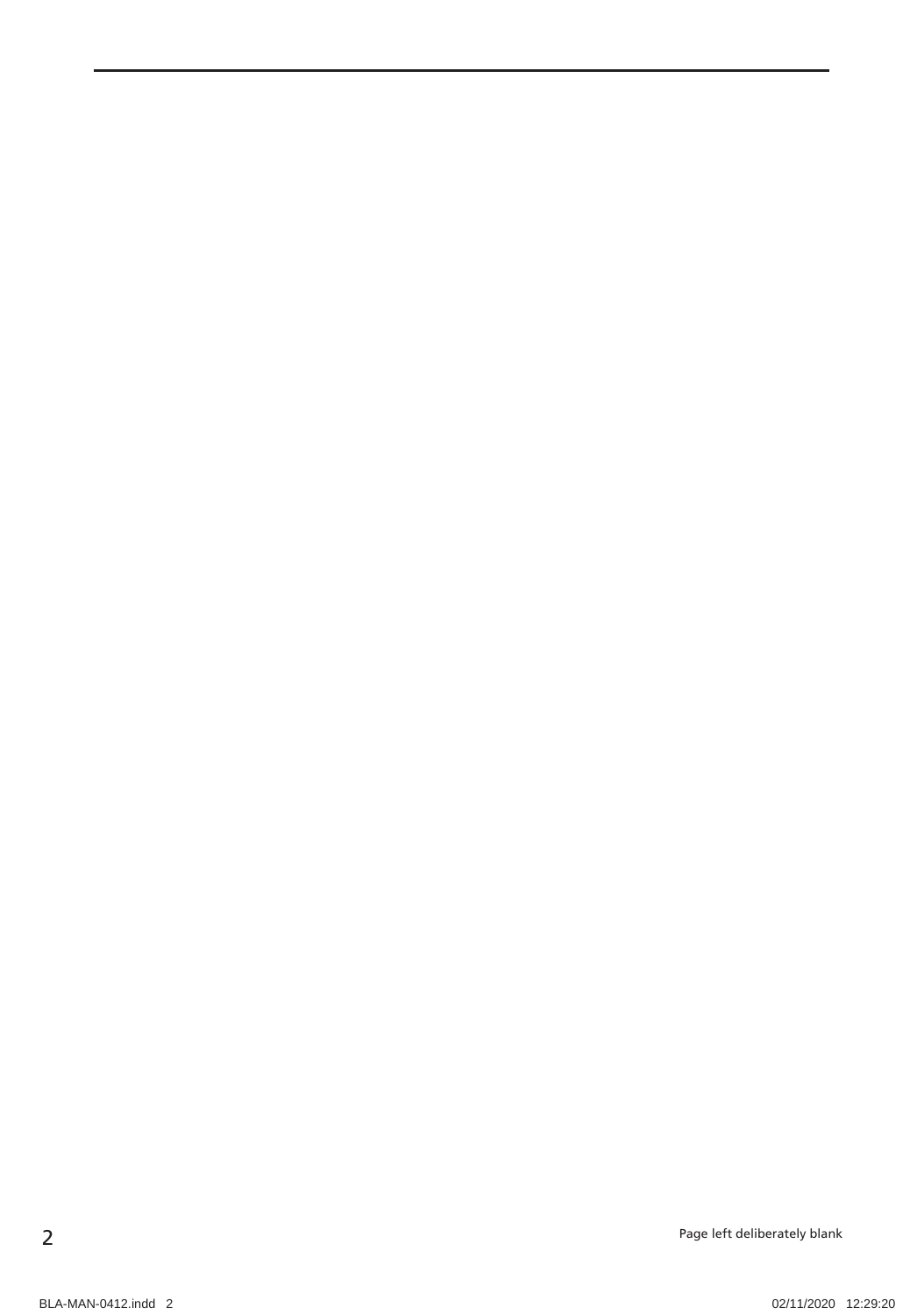## **IMPORTANT GUARANTEE INFORMATION**

Thank you for purchasing this television. We hope you have many years of trouble free enjoyment from your purchase.

Your product is covered under the manufacturers' guarantee for 12 months from the date of purchase.

If you experience any difficulties with your TV, please refer to the 'Frequently asked questions' section at the rear of these Operating Instructions.

If you are still unable to remedy the issue, try resetting the TV to factory settings - details can be found in the **'Settings'** menu section of these Operating Instructions - alternatively, please contact the helpline.

In the event that a fault is diagnosed, the helpline will arrange to collect the TV from your home or work address, return it to our service centre, repair the item and then return it to you.

If we believe we cannot offer a permanent repair, we will replace the item.

## Technical Support Information **Telephone UK 0330 024 0803, ROI 01443 3323** Web support: www.umc-uk.co.uk Email: service@umc-uk.co.uk

Calls to 0330 numbers are charged at standard call rates and are included as part

of any bundled minutes with your phone provider.

The telephone opening hours are Monday to Friday 8.30am – 6pm, Saturday 9am – 5pm. UK: Calls are charged at your normal telephone call rate. ROI: Calls are charged at a local rate.

#### **Please retain all packaging materials, in addition to your proof of purchase/receipt, as you will need these in the event of warranty/service support.**

This guarantee is in addition to and does not affect your statutory rights.

If you need to call the helpline, you will need the following information.

| 1) Model No         | (You can find this on the rear of the TV)                                          |
|---------------------|------------------------------------------------------------------------------------|
| 2) Date of purchase | (You can find this on your sales receipt)                                          |
| 3) Serial Number    | (You can find this on the rear of the TV)<br><b>EXAMPLE OF LABEL ON REAR OF TV</b> |
| Model No            | " LED TV<br>Serial No.                                                             |

This TV set is for domestic use only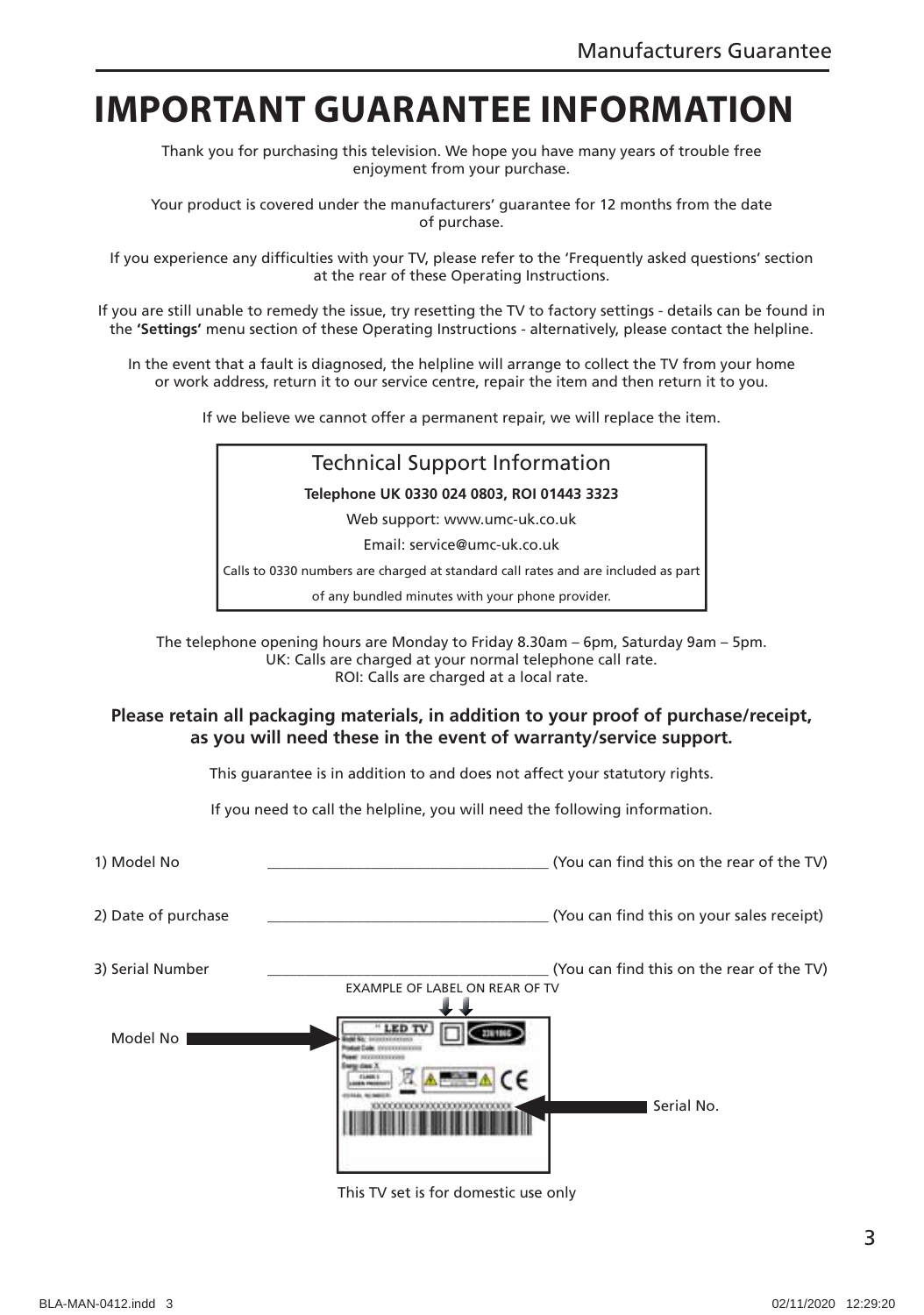## **Important Safety Instructions** • TV operating conditions:





To prevent spread of fire, keep candles or other open flames away from this product at all times

### **Please read these instructions. All of the safety and operating instructions should be read before the appliance is operated.**

 $\sim$  - Alternating current

- This equipment is a Class II or double insulated lol electrical appliance. It has been designed in such a way that it does not require a safety connection to electrical earth.

#### **Warnings**

• Television sets with 40" screens or larger must be lifted and carried by at least 2 people.

• This television does not contain any parts that are serviceable by the user. In the event of a fault, contact the manufacturer or authorised service department.

• Exposing the internal parts of the TV may endanger your life. The manufacturers guarantee does not extend to faults caused by repairs carried out by unauthorised third parties.

• Do not use the TV set immediately after unpacking. Wait until the TV warms up to room temperature before using it.

To reduce the risk of fire, electric shock or damage to the TV, do not expose it to dust, rain or moisture. Never expose the TV to dripping or splashing and do not place objects filled with liquids on or near the TV.

• Do not connect any external devices (DVD player, games console etc) when the TV is switched on. Disconnect both the TV and device from the mains before connecting. Only switch appliances on when the connection process is complete.

Do not place the television in a confined space. Allow at least 5cm around the TV and do not obstruct the ventilation openings at the rear of the television. • When installing on a wall, ensure the TV is at

least 5cm from the wall for ventilation.

• Always ensure that the TV's ventilation openings are not covered with items such as newspapers, tablecloths, curtains, etc.

Dispose of this television and any components including batteries in an environmentally friendly manner. If in doubt, please contact your local authority for details of recycling.

• Ensure this TV is used in moderate climates only.

• In cases of electrostatic discharge (ESD) the TV may operate incorrectly. If this happens, turn the set off at the mains and then turn back on again after 30 seconds. The set should now work normally.

- temperature from +10 to +35 °

 - humidity no more than 80% (at a temperature of  $25^{\circ}$ C)

#### **WARNING: Never place a television set on an unstable surface. The TV set may fall causing serious personal injury or death. Many injuries, particularly to children, can be avoided by taking simple precautions such as:**

• Use cabinets or stands recommended by the manufacturer of the television set.

• Only use furniture that can safely support the television set.

• Ensure the television set is not overhanging the edge of the supporting furniture.

• Do not place the television set on tall furniture (for example, cupboards or bookcases) without anchoring both the furniture and the television set to a suitable support.

• Do not place the television set on cloth or other materials that may be located between the television set and supporting furniture.

• For maximum safety while using your set, it is recommended to fit anti-tip straps. These are designed to be attached between the wall/secure surface and the VESA mounts on the television. These are available from major retailers and websites and are an easy and inexpensive way of ensuring that your set stays safely upright. • Please educate children about the dangers of climbing on furniture to reach the television set or its controls.

• If your existing television set is being retained and relocated, the same considerations as above should be applied.

### **Safety**

• For your safety, this appliance is fitted with a fused 3 pin mains plug. Should the fuse need to be replaced, ensure that any replacement is of the same amperage and approved with the BSI mark.

• Never try and replace the mains plug unless you have adequate qualifications and are legally authorised to do so. In the event that a replacement mains cable is required, contact the manufacturer for a suitable replacement.

• Never use the television if it is damaged in any way.

Always place the television on a flat level surface avoiding anywhere which may be subject to

strong vibration.

• The ideal distance to watch the television is approximately 2.5-3 times the length of the diagonal measurements of the TV screen.

• Ensure the television is not placed on top of the power cable as the weight of the television may damage the cable and cause a safety hazard.

• Never place mobile phones, speakers or any other device which may cause magnetic or radio interference, near the television. If interference is apparent, move the device causing the interference away from the television.

• To disconnect the set from the mains, remove the mains plug from the socket.

- Ensure that the mains plug is always easily accessible.
- When handling the set do not grip the LCD screen/glass.
- Do not pull the set when mounted on a bracket. If using a
- moveable bracket, adjust via the bracket and not the TV set.
- Do not place this set above a heat source.

**WARNING: Excessive volume when using earphones and headphones can cause damage to hearing.**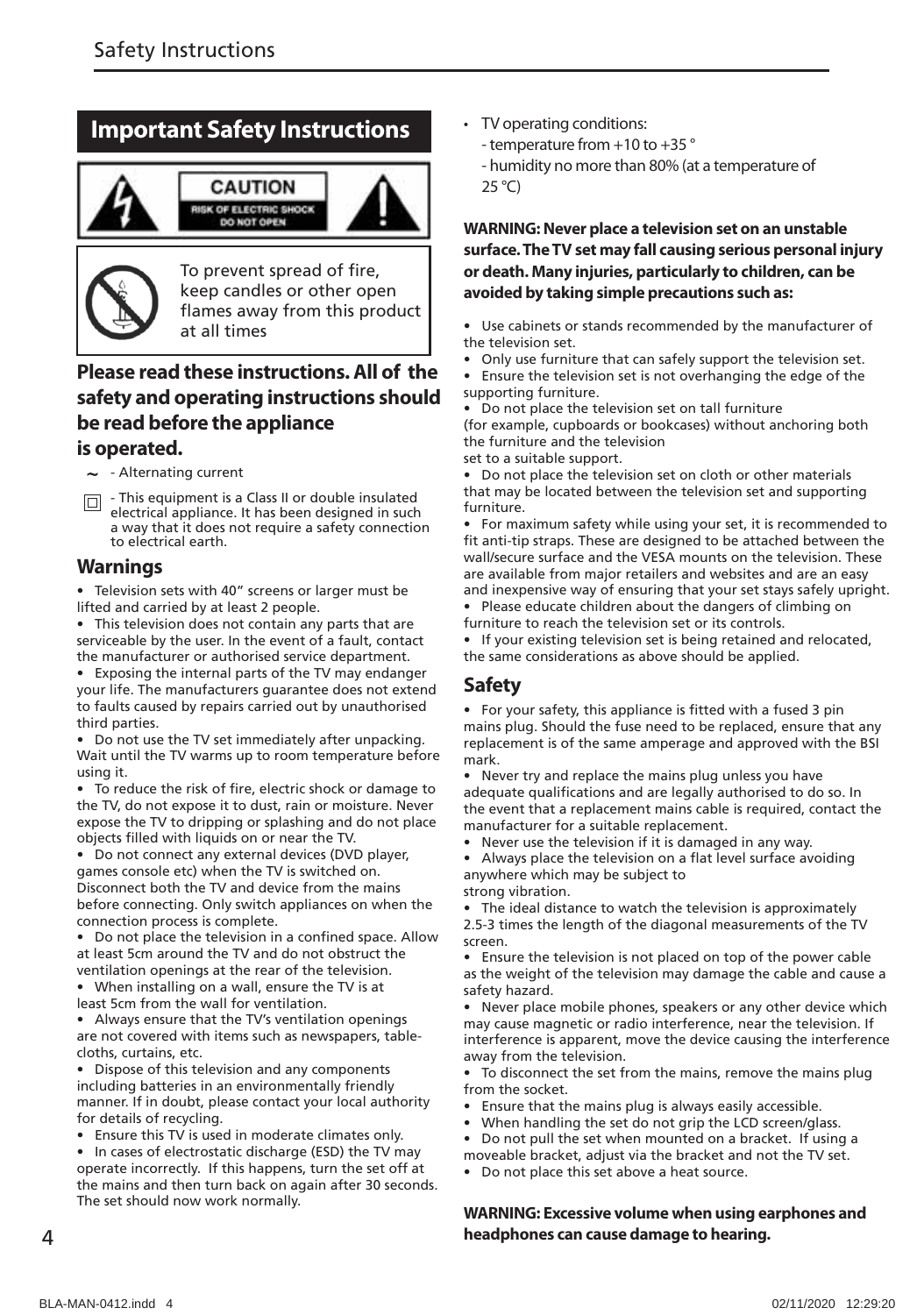## **Important Safety Instructions**



#### **Maintenance**

• To clean your TV, wipe with a soft, dry cloth. If the surfaces are extremely dirty, use a soft cloth dampened with a weak detergent solution.

• Never use alcohol, paint thinner or benzene to clean this unit.

• Before using a chemically treated cloth, read the instructions that came with the cloth carefully.

#### **CAUTION: If water or other liquid enters the television through the display panel surface, a malfunction may occur.**



### **Packaging**

.

e

• The safest way to transport your item is in the original box/packaging - please save your packaging for this.

• You will need the original box/packaging in the event of warranty/service repair or support. We are unable to carry out warranty/service if you are unable to package the item correctly.

#### **Important information regarding use of video**  games, computers, captions or other fixed image **displays**

The extended use of fixed image program material can cause a permanent "shadow image" on the LCD/LED panel, also known as "screen burn".

This "shadow image" can appear in the background during normal viewing. This type of irreversible LCD/LED panel deterioration can be limited by observing the following steps:

1. Reduce the brightness/contrast setting to a minimum suitable viewing level.

2. Do not display the fixed image for extended periods of time.

3. Turn the power off when not in use.

Examples of images that are more likely to cause "screen burn" are as follows (this is not an exhaustive list):

• TV channel logos: e.g. shopping channel logos and pricing displays - especially if they are bright and stationary. Moving or low-contrast graphics are less likely to cause ageing of the screen.

• Time displays.

- Teletext: Do not view a static page for a long period of time
- TV/DVD menus: e.g. listings of DVD disc content.

• Pause mode: Do not leave the TV in pause mode for long periods of time, e.g. when watching DVDs or videos.

#### **Important: Once 'shadow image/screen burn' occurs, it will never disappear and is not repairable under warranty.**

#### **How do I dispose of this product?**

UK: Waste electrical products should not be disposed of with household waste. Please dispose of the product at a designated collection point for recycling of WEEE. For your nearest facilities, please see www.recycle-more.co.uk or in store for details.



Cd

ROI: Waste electrical products should not be disposed of with household waste. Separate disposal facilities exist. Check with your local authority or retailer for recycling advice.

#### **Batteries**

• CAUTION: Risk of explosion if the battery is replaced by an incorrect type.

• Do not expose batteries to high temperatures, excessive heat, prolonged sunshine or fire as this may cause leakage, explosion or ignition.

Observe the correct polarity when inserting batteries. • Do not use different types of batteries together or mix

old and new batteries. • Dispose of batteries in an environmentally

friendly way.

• Certain regions may regulate the disposal of batteries. Please consult your local authority.

#### **CE Statement:**

Hereby, Universal Media Corporation l.t.d. declares that this LED TV is in compliance with the essential requirements and other relevant provisions of RED Directive 2014/53/EU.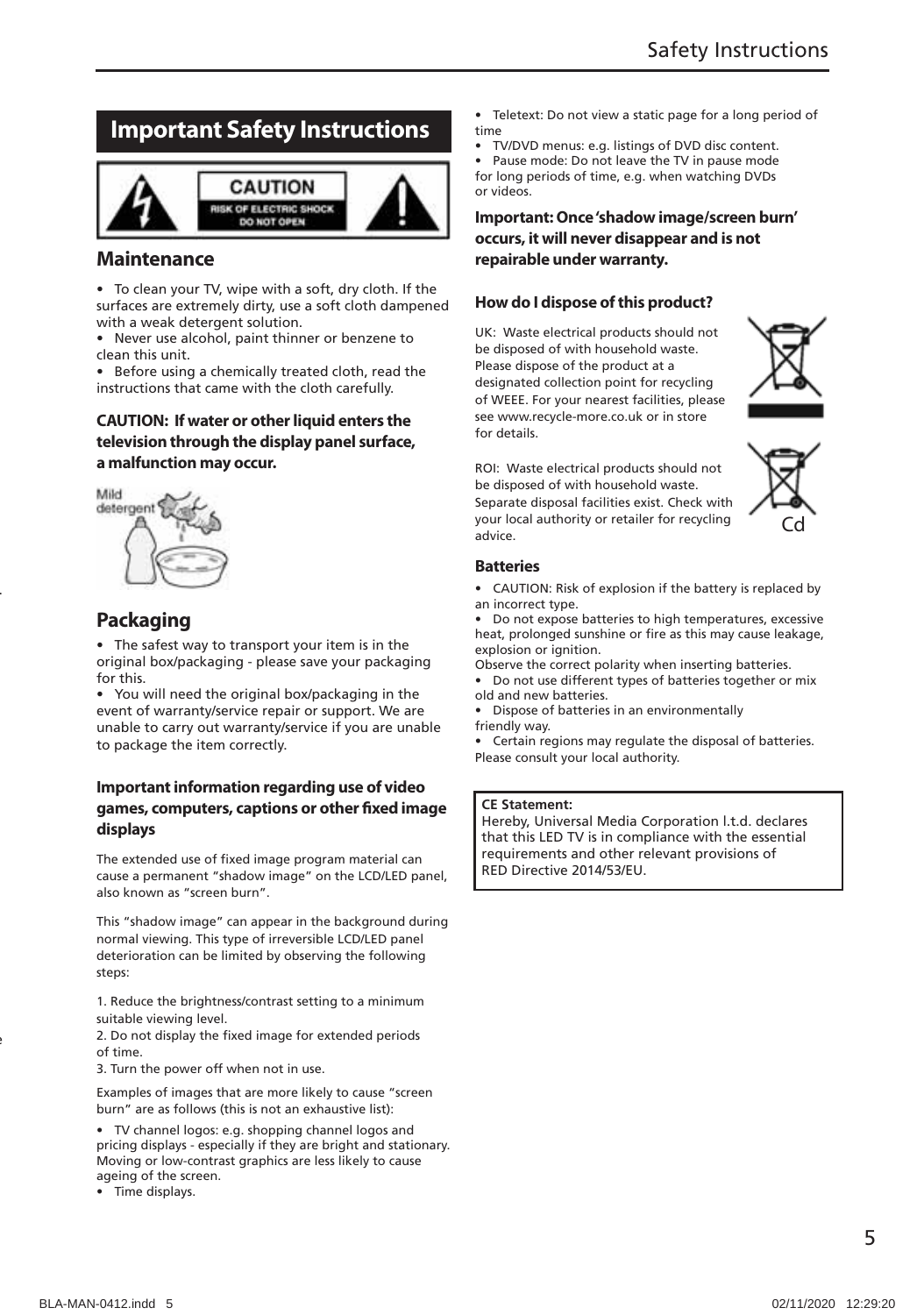## **Trademarks**

#### Hamı

The terms HDMI and HDMI High-Definition Multimedia Interface, and the HDMI Logo are trademarks or registered trademarks of HDMI Licensing, LLC in the United States and other countries.



The DVB logo is the registered trademark of the Digital Video Broadcasting (DVB) project.

FreeviewHD

The FREEVIEW text and logos are trademarks of DTV Services LTD. © DTV Services Ltd

## **D**IDolby Audio

Manufactured under license from Dolby Laboratories. Dolby, Dolby Audio, and the double-D symbol are trademarks of Dolby Laboratories Licensing Corporation.

### $\overline{CI+}$

The "CI plus" Logo is a trademark of CI Plus LLP.

**Note:** Trademarks may vary depending on model.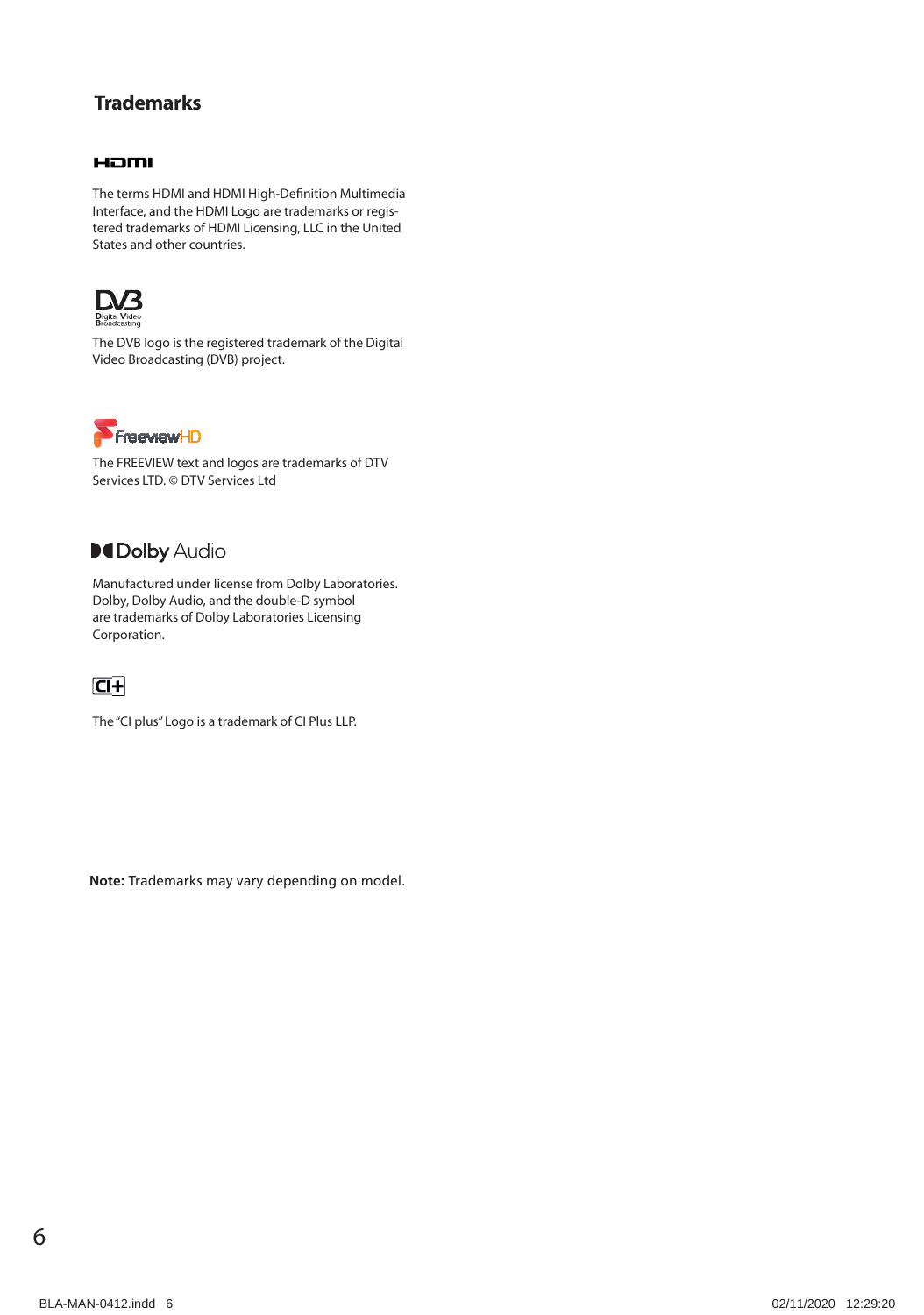# **CONTENTS**

| <b>Trademarks</b> |
|-------------------|
|                   |
|                   |
|                   |
|                   |
|                   |
|                   |
|                   |
|                   |
|                   |
|                   |
|                   |
|                   |
|                   |
|                   |
|                   |
|                   |
|                   |
|                   |
|                   |
|                   |
|                   |
|                   |
|                   |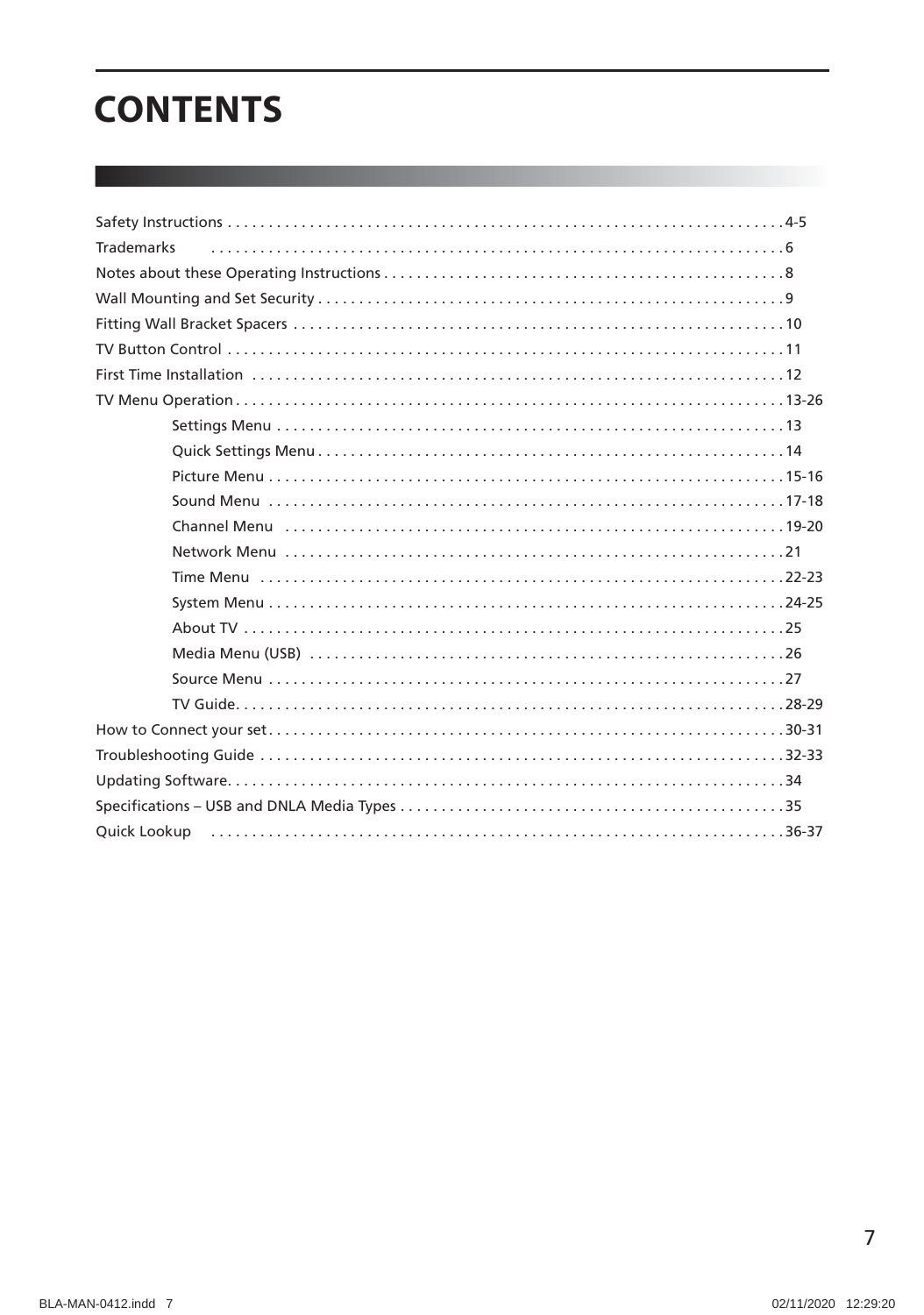# **OPERATING INSTRUCTIONS ADVICE**

When following the guidance on how to use the set, use the following notes. Unless otherwise stated, the remote control is used to operate the set, it will be noted when to use the buttons or control stick on the set itself.

Notes of interest are shown in boxes throughout this manual.

When a menu option is referred to, this will be in **bold**.

The following remote control buttons are used to navigate the menus:

**[EXIT]:** Exits from the menu and returns to the source **[MENU]:** Takes you one step back in the menu. **[ARROW BUTTONS]:** Navigate around the options on the screen. **[ENTER]:** Selects the option highlighted.

When reference is made to a button to press on the remote control it will be contained within a square bracket like this [ENTER]. This would mean press the [ENTER] button on the remote control.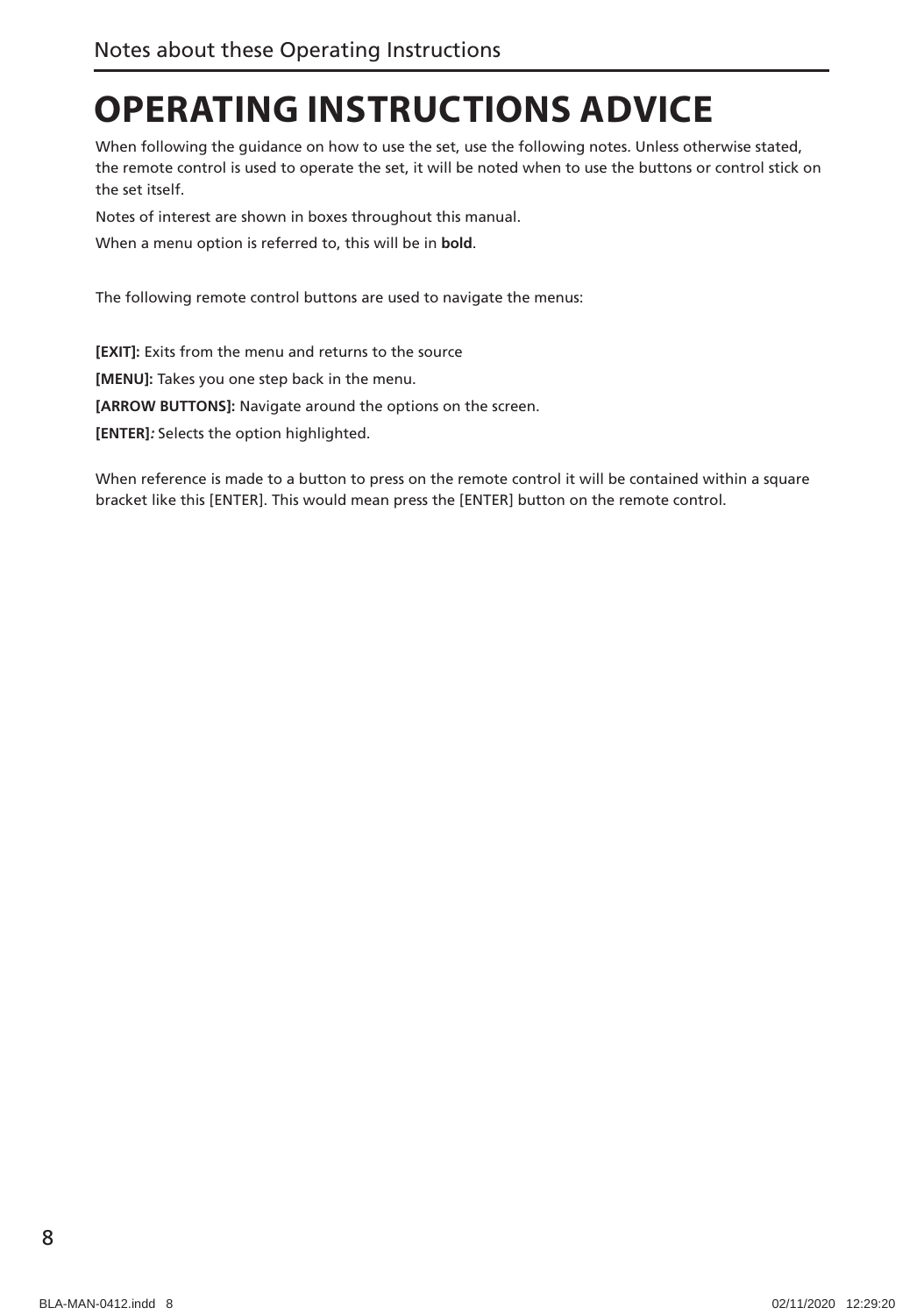# **SECURING THE TV TO A WALL**

### **Securing the TV to a wall with anti-tip straps**

For maximum safety in the home, when using a TV with its stand, anti-tip straps should be fitted. These are available from major retailers & websites and are an easy, inexpensive and effective way of ensuring your TV stays safely upright. Straps are designed to be attached to the rear of the TV and then tethered to the wall or the furniture the TV is stood on, these are fitted as follows.

**A)** Using one or both of the top wall-mounting holes and screws fasten one end of the fastening cord/s to the TV. (the screws are already supplied in the wall mounting holes)



**B)** Secure the other end of the fastening cord/s to your wall. (you will need screws/fixings suitable for your wall type - available separately from most DIY stores).



**Note**: Please ensure that children do not climb on or near the TV set.

**Note:** When handling the set do not grip the LCD Panel.

**Note:** Do not pull the set when mounted on a bracket. If using a moveable bracket, adjust via the bracket and not the set.

The Royal Society for the Prevention of Accidents is urging people to take care with flat-screen televisions. RoSPA stated in 2010 that "Toddlers are particularly at risk of pulling flat-screen televisions on to themselves. They are unsteady on their feet and are attracted by colourful television images." The risk has increased as televisions become lighter.

## **Wall mounting**

IMPORTANT - Before drilling any holes in the wall ensure you are not drilling where there



could be electrical wires, water or gas pipes.

1) Remove the four screws located at the back of the TV set.

2) The wall mount can now be easily attached to the mounting holes, located on the back of the TV, using the same four screws removed.

VESA mounting points are located on the rear of the set, see example above.

For optimum viewing, if wall mounting the TV higher than eye level, the TV should be tilted downwards so that the TV's screen is 'face on'. See fig 1 and 2.



**Important:** If wall mounting this TV, only use the screws already provided in the wall mounting holes. Using other screws which are longer could cause irreparable damage to internal parts. When using a wall bracket, please ensure the screws in the back of the TV set are not over tightened.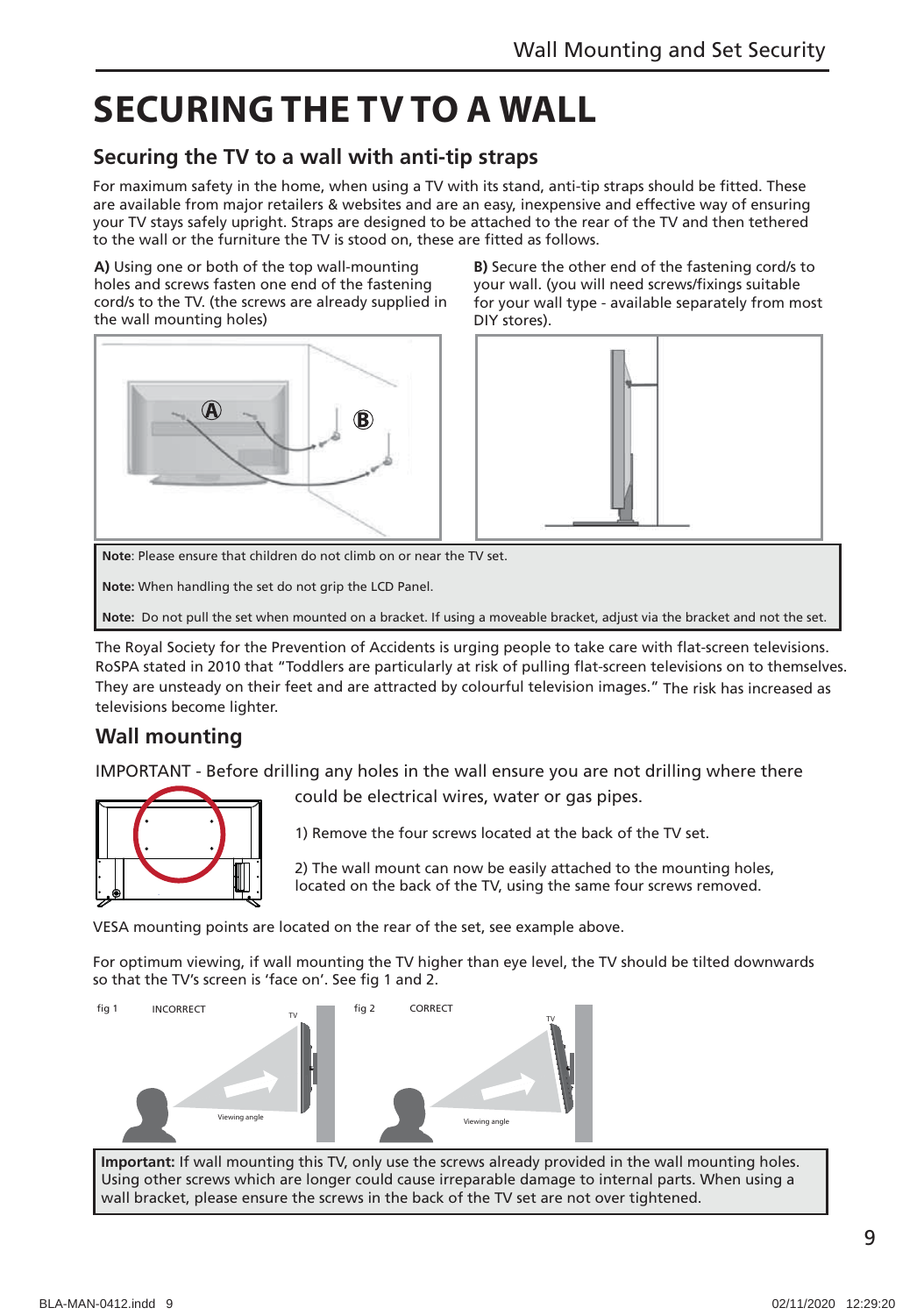# **SECURING THE TV TO A WALL**

When wall mounting the TV, ensure that the mains power cable and any other cables connected to the TV from your external devices do not interfere with your wall bracket.

Ensure that the screws are not overtightened as this may cause damage to the set.



**Important:** Only use the screws provided to mount the set onto a wall bracket. When using a wall bracket, please ensure the screws in the back of the TV set are not over tightened. Failure to use the correct screws may lead to damage**.**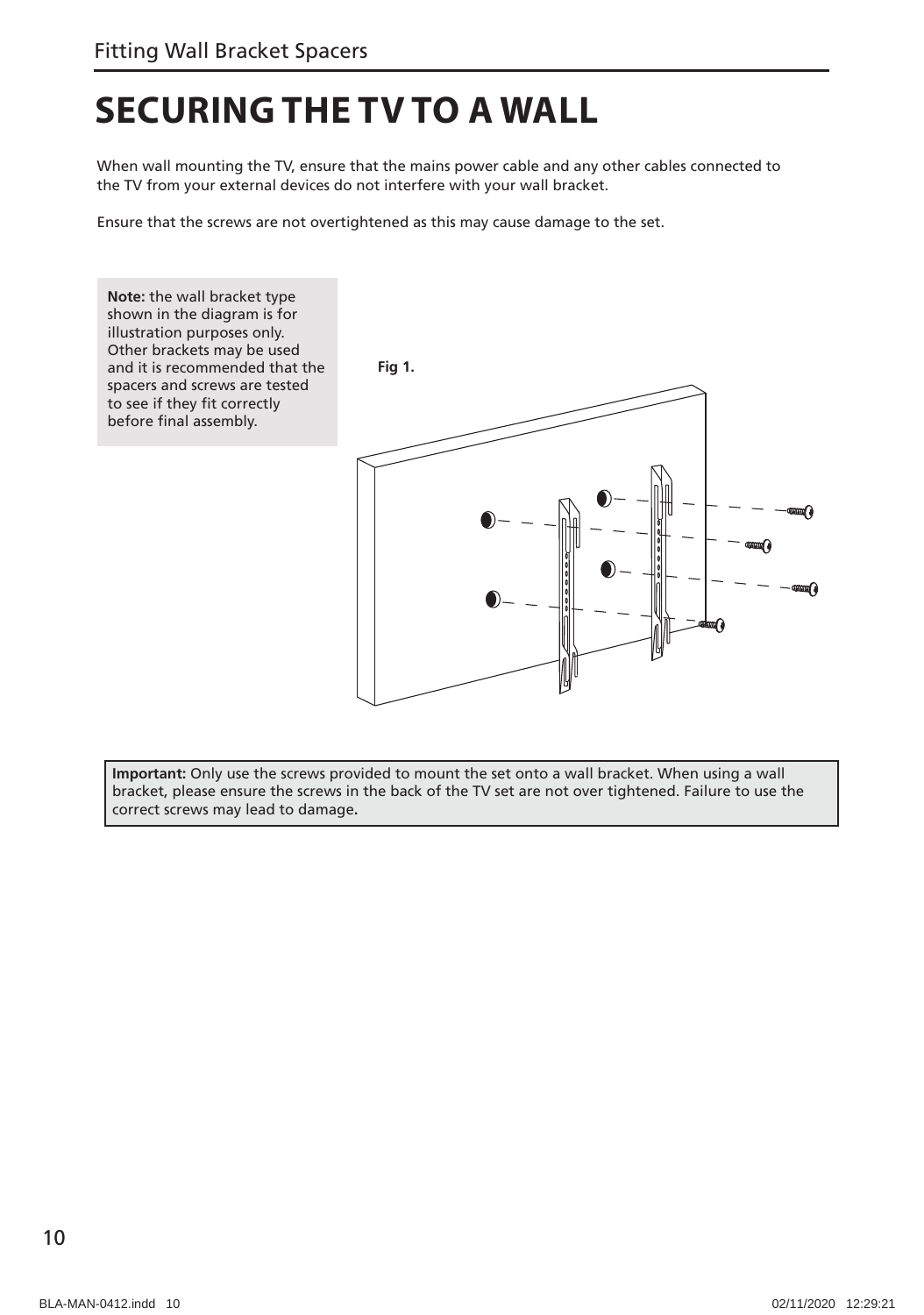# **TV BUTTON CONTROL**

TV sets basic function can be contolled by the Power button which is used for powering on the TV. This button is located on the TV, behind the LED indicator.



Button Menu image

While the TV is running, a short press of the Power button will display the button menu on the screen (as shown in the image above).

To select an option, press the button. At each button press the option is highlighted. When on the desired option, keep the button pressed for that action to become enabled.

For example to increase the volume, keep pressing the button until "+" is highlighted. Release the button then press for a few seconds again until the volume starts to increase. Release the button when the desired volume level is reached.

Note: this menu will disappear after five seconds of inactivity.



: Power off - Corresponding to the "POWER" button of the remote



: Menu - Corresponding to the "MENU" button of the remote



: Source - Corresponding to the "SOURCE" button of the remote



: CH+ - Corresponding to the "CH+" button of the remote



: CH- - Corresponding to the "CH-" button of the remote



: Volume+ - Corresponding to the "VOL+" button of the remote



: Volume- - Corresponding to the "VOL-" button of the remote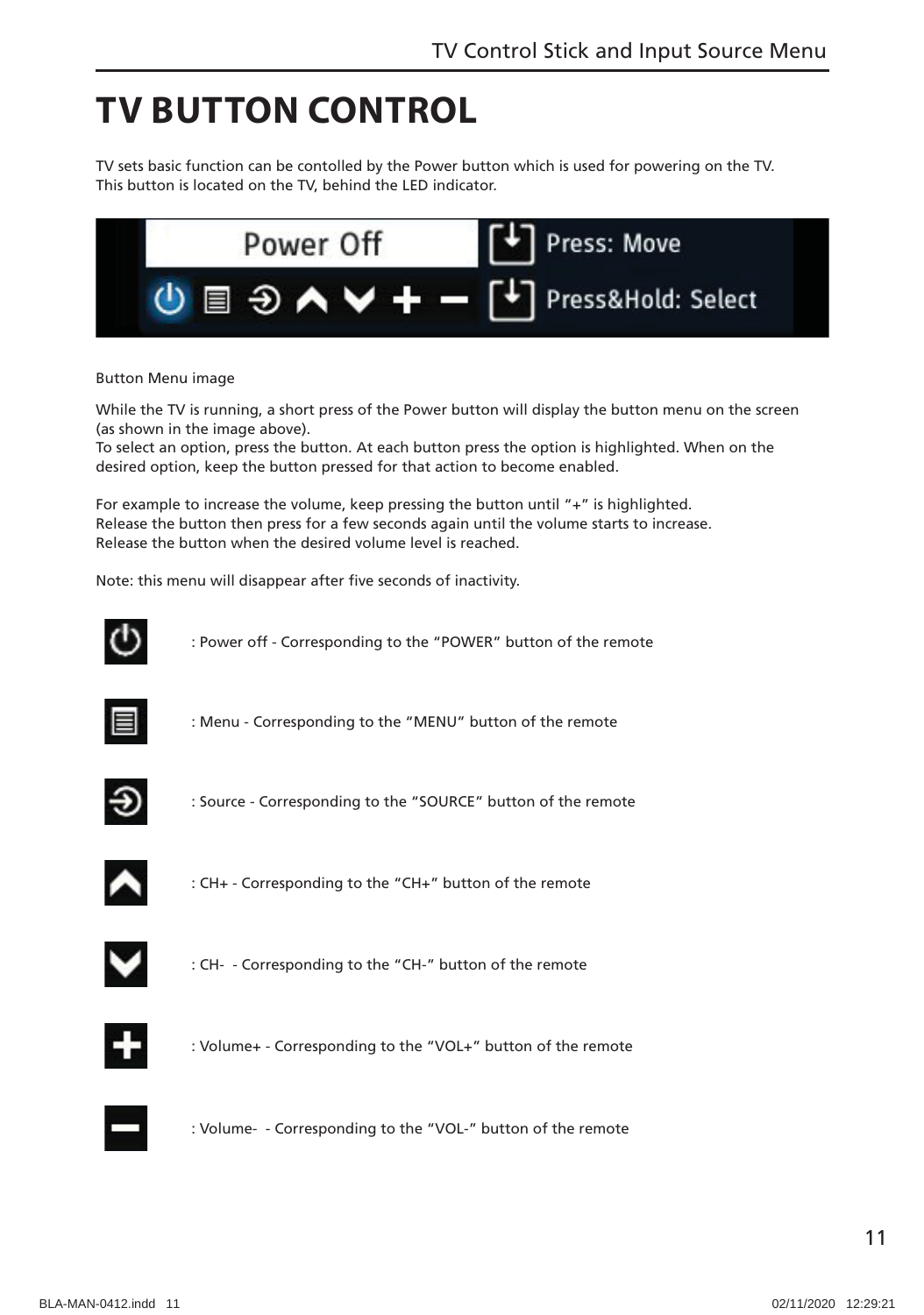# **FIRST TIME INSTALLATION**



**Introduction**

When you first turn on your set from new, you will be presented with the following screen. Press the [ENTER] button on the remote control to go to the next step.



**Languages**

Select the language which you would like the set to display text in.



**Country Selection**

Now select the country in which you live. This will enable the set to tune into the correct stations and have the correct functionality.



**Environment of Use**

**Home Mode:** For normal use, by default, it is set to a power saving mode which reduces the energy used by up to 25% (by reducing the power to the LED/ LCD panel). This can be changed in the picture mode settings.



#### **Default Source**

Select the source which you use most often by using the arrow buttons on the remote control and then pressing [ENTER]. If Freeview or Analogue are chosen, the set will enter the tuning mode at the next step, otherwise it will jump to step 9



**Tune In**

If Freeview is chosen in the previous set you will be prompted to tune in your set to Freeview channels. Now press [ENTER] on your remote control; to start tuning



When the set starts to tune, the following splash screen will be shown. Note the contact details. Press the [EXIT] button on the remote control to dismiss this message.



**Tuning Progress Indication**

Tuning continues and a progress bar is shown with the number of channels found indicated below this.



Once the set is tuned in, press the [ENTER] button on the remote control to enjoy your set

#### **Note:**

**In Home Mode,** the TV will switch itself to the standby mode after 4 hours in the event that the buttons on the remote control or TV set are not used. This can be disabled in the **'TIME'** menu. **Store Mode:** For store display use. The picture is adjusted to optimum settings. The store demonstration will appear on the screen automatically after two minutes.

12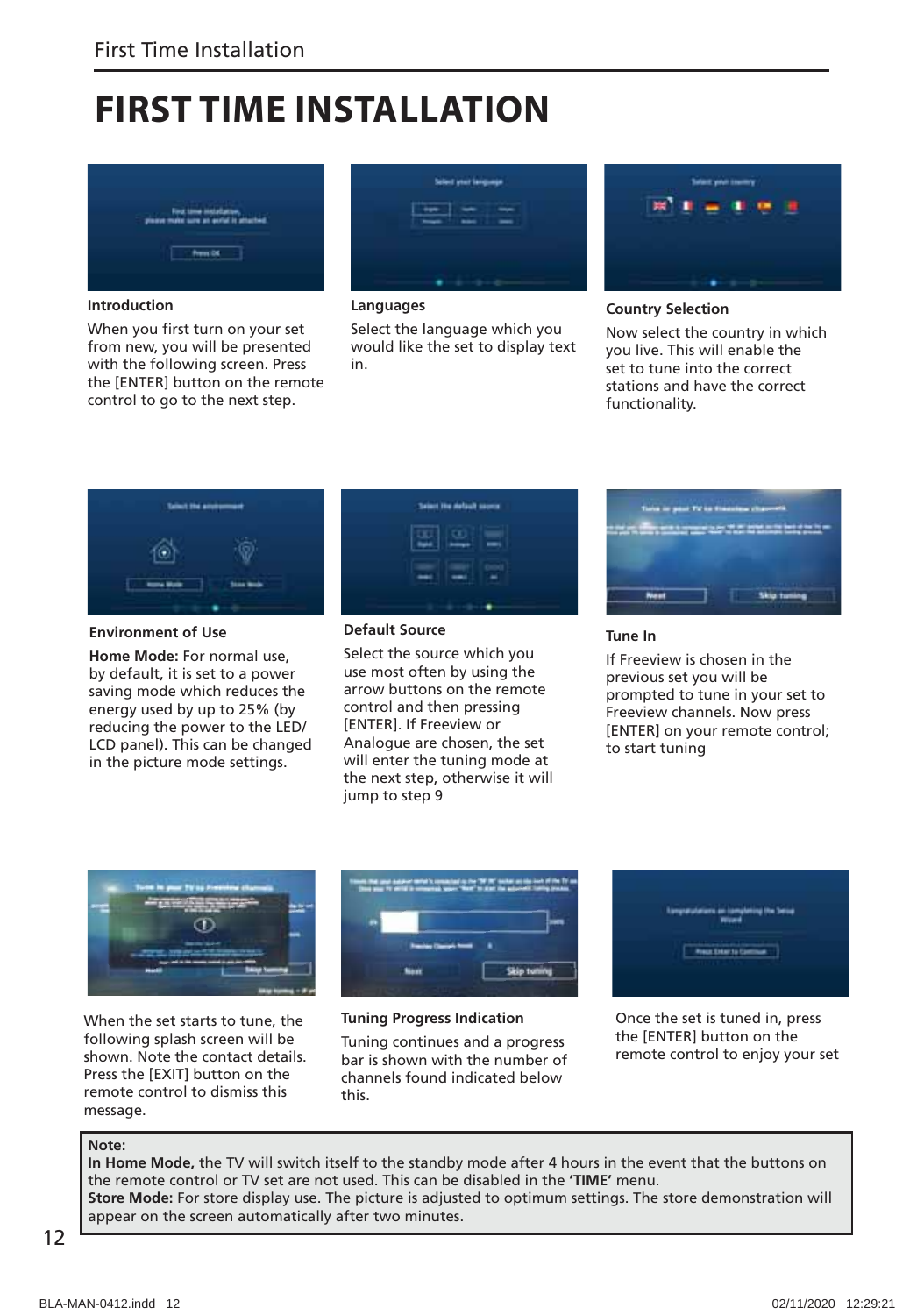# **SETTINGS MENU**

In this menu you can adjust and view the various parameters within the set. Select the menu which relates to the function which you would like to change and adjust/change as required.

When the [MENU] button is pressed on the remote control, the display below is shown. This offers the following options:



| <b>Quick Settings</b> | Allows you to quickly access some of the most useful functions on the set.                                              |
|-----------------------|-------------------------------------------------------------------------------------------------------------------------|
| Picture               | Enables control of the picture settings to ensure optimal performance and<br>personal preference settings to be stored. |
| Sound                 | Controls the individual sound settings on the television.                                                               |
| Channel               | Set up your channels and tune in your set.                                                                              |
| Network               | Connection to your Ethernet network.                                                                                    |
| Time                  | Gives control over all the time and date functions on the set.                                                          |
| System                | Provides access to the overall system controls within the television.                                                   |
| About TV              | Shows relevant information about the set and its functions.                                                             |

Menu navigation tips:

**[EXIT]:** Exits from the menu and returns to the source

**[MENU]:** Takes you one step back in the menu.

**[ARROW BUTTONS]:** Navigate around the options on the screen.

**[ENTER]:** Selects the option highlighted.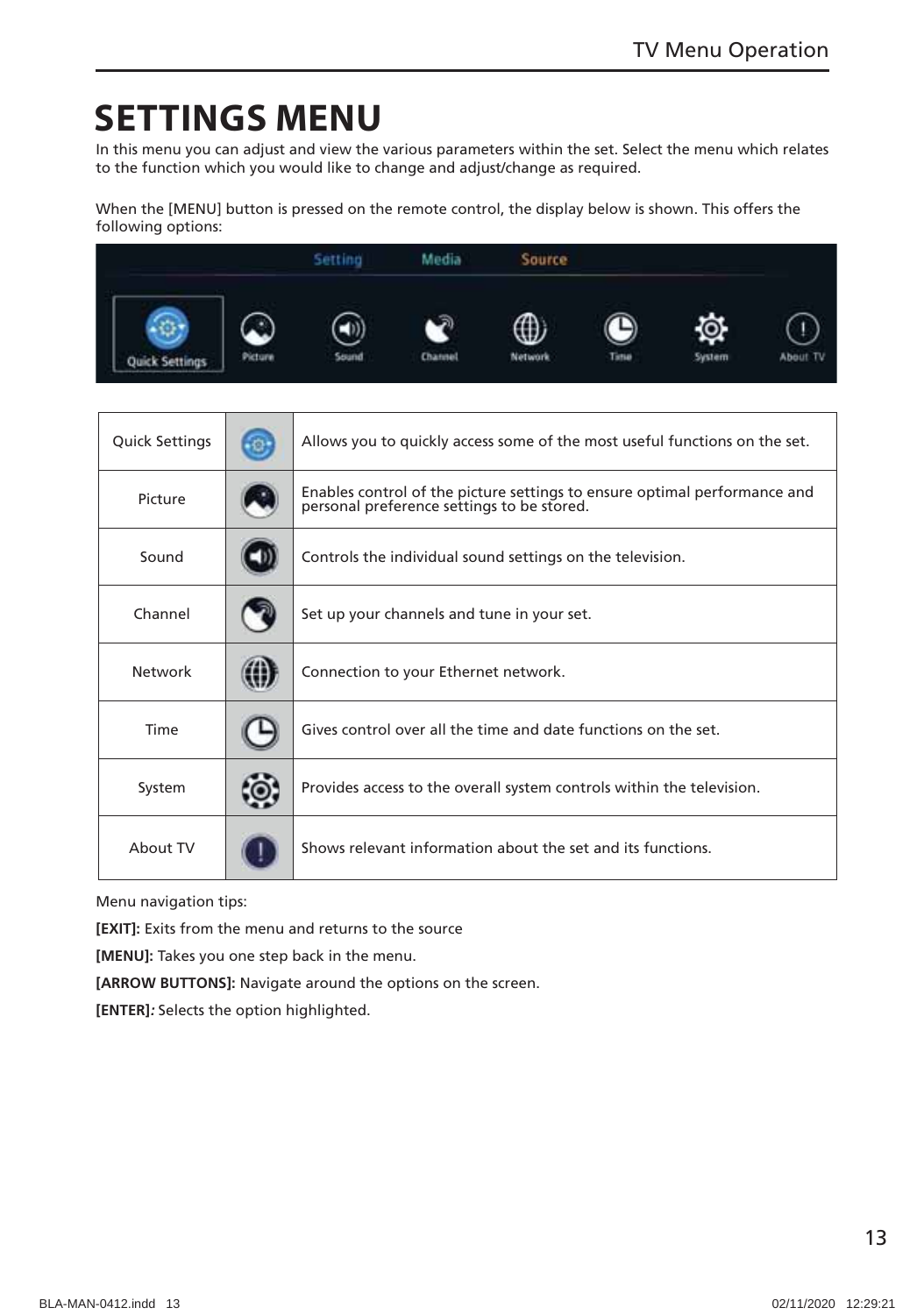

# **QUICK SETTINGS MENU**

For fast access to common functions, use this menu.

|                                   | Audio Language |  |
|-----------------------------------|----------------|--|
| Subtitle Language<br><b>Calle</b> |                |  |
| <b>Event List</b>                 | ,              |  |

To enter the Quick Settings menu, press the [MENU] button on the remote control and select using the [ARROW] buttons. Press [ENTER] when selected.

| Audio Language    |        | Allows you to choose between the audio channels being transmitted on<br>Digital Television. Currently for Freeview only normal sound or the Audio<br>Description audio channels can be selected. |      |                                |
|-------------------|--------|--------------------------------------------------------------------------------------------------------------------------------------------------------------------------------------------------|------|--------------------------------|
| Subtitle Language |        | Allow subtitles to be turned off or the language for subtitles selected.                                                                                                                         |      |                                |
| Event List        |        | This will show the items selected reminders in the TV Guide                                                                                                                                      |      |                                |
|                   |        | <b>SOUTH TODAY</b><br><b>Event List</b>                                                                                                                                                          |      |                                |
|                   | 5<br>٥ | <b>Channel 5</b><br><b>Sinister Seduction</b>                                                                                                                                                    | Once | <b>Tue. 20 Oct.</b><br>2:15 PM |
|                   | 6      | ITV <sub>2</sub>                                                                                                                                                                                 |      | <b>Tue. 20 Oct.</b>            |
|                   | O      | <b>Ellen's Game of Games</b>                                                                                                                                                                     | Once | 2:55 PM                        |
|                   | 1      | <b>BBC ONE Oxford</b>                                                                                                                                                                            |      | <b>Tue. 20 Oct</b>             |
|                   | Ò      | The Bidding Room                                                                                                                                                                                 | Once | 4:30 PM                        |
|                   | 4      | Channel 4                                                                                                                                                                                        |      | <b>Tue. 20 Oct</b>             |
|                   | Ò      | <b>The Simpsons</b>                                                                                                                                                                              | Once | <b>6:00 PM</b>                 |

**Note: To delete a reminder, press the [MENU] button while in the Event List and then select it using the up and down [ARROW] buttons. Then select "Delete Single" and press [ENTER]. Should you wish to delete all schedule reminders select "Delete All".**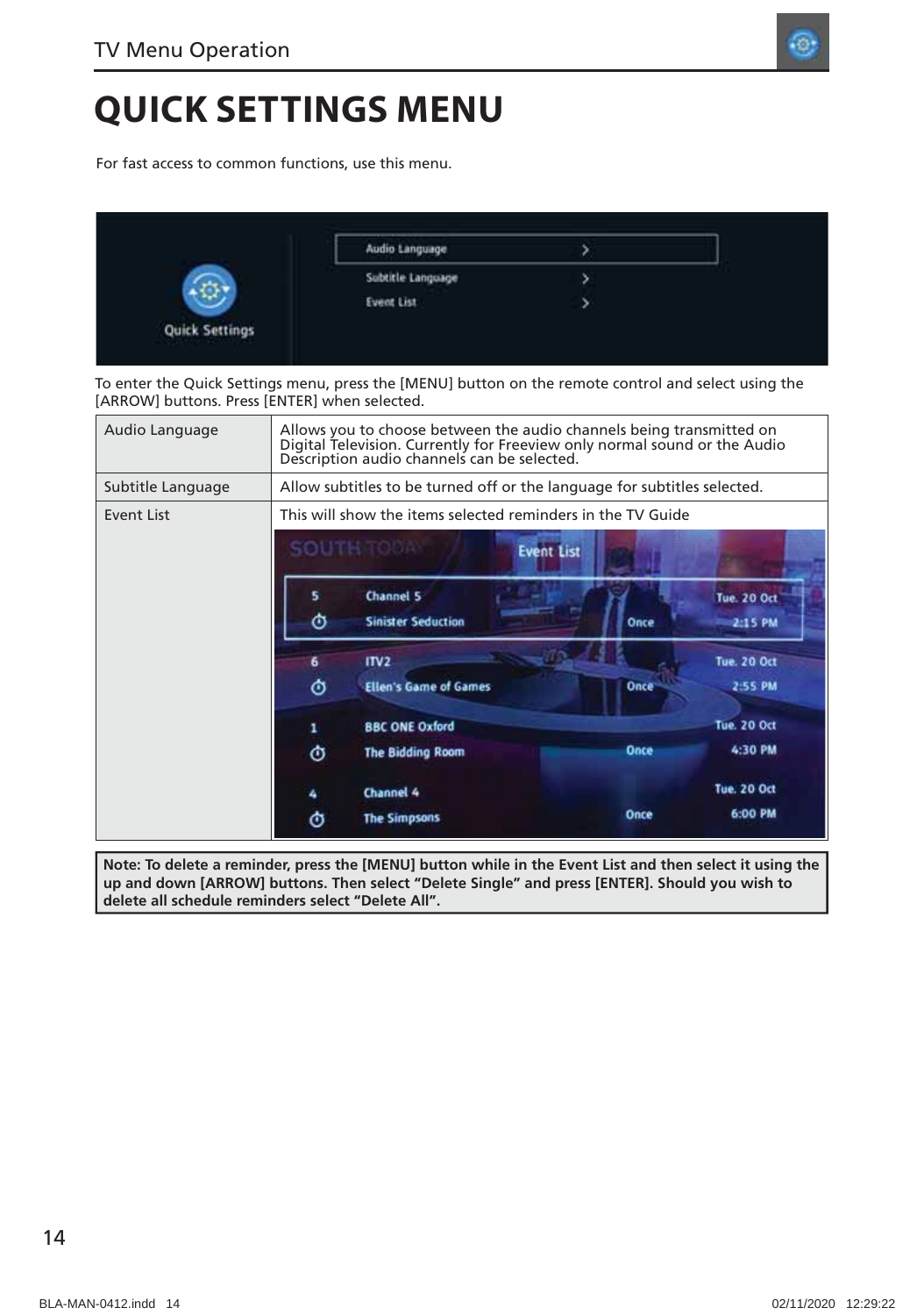

# **PICTURE MENU**

Control and adjust the picture on the set.

|           | <b>Picture Mode</b>      | Standard<br> |  |
|-----------|--------------------------|--------------|--|
| <b>AS</b> | Aspect Ratio             | 16:9         |  |
|           | <b>Advanced Settings</b> |              |  |

To enter the Picture menu, press the [MENU] button on the remote control and select using the [ARROW] buttons. Press [ENTER] when selected.

#### **Picture Mode**

To enable fast setting of the desired picture performance the following options can be selected by pressing the P.Mode button on the remote control:

| Economy  | Power saving mode which reduces the energy used by up to 25% (by<br>reducing the power to the LED/LCD panel). In Economy mode, the TV will<br>switch itself to Standby mode after 3-5 hours in the event that the TV<br>buttons or remote control buttons are not pressed (change the picture mode<br>to another setting to de-activate this function) In the economy mode the<br>brightness of the picture may be reduced. |
|----------|-----------------------------------------------------------------------------------------------------------------------------------------------------------------------------------------------------------------------------------------------------------------------------------------------------------------------------------------------------------------------------------------------------------------------------|
| Standard | Standard settings                                                                                                                                                                                                                                                                                                                                                                                                           |
| Personal | Allows you to change the picture settings to your personal preference. These<br>settings are saved automatically.                                                                                                                                                                                                                                                                                                           |
| Dynamic  | Recommended settings for fast moving pictures.                                                                                                                                                                                                                                                                                                                                                                              |
| Movie    | Picture has less colour and is darker.                                                                                                                                                                                                                                                                                                                                                                                      |

**Note: When moving away from the Economy mode a prompt will appear asking if you would like to move away from the ECO mode. If you do, select "Yes" and then press the [ENTER] button to continue.**

You can make the following adjustments in Personal mode; these settings are not allowed in the other picture modes:

| <b>Brightness</b>         | Increase or decrease the brightness of the picture. | Range: 0-100                                            |  |  |
|---------------------------|-----------------------------------------------------|---------------------------------------------------------|--|--|
| Contrast                  | Switch the balance between black and white.         | Range: 0-100                                            |  |  |
| Colour                    |                                                     | Changes the picture between colour and black and white. |  |  |
| Tint                      |                                                     | Changes the tint of a NTSC signal                       |  |  |
| <b>Sharpness</b>          |                                                     | Increase or decrease the sharpness of the picture.      |  |  |
| <b>Backlight</b>          | Controls the intensity of the backlight             | Range: 0-100                                            |  |  |
| <b>Colour Temperature</b> | Choose from the following:                          |                                                         |  |  |
|                           | Standard                                            | Default settings.                                       |  |  |
|                           | Warm                                                | Increases red within the picture.                       |  |  |
|                           | Personal                                            | Your own settings.                                      |  |  |
|                           | Cold                                                | Increases blue within the picture.                      |  |  |
|                           |                                                     |                                                         |  |  |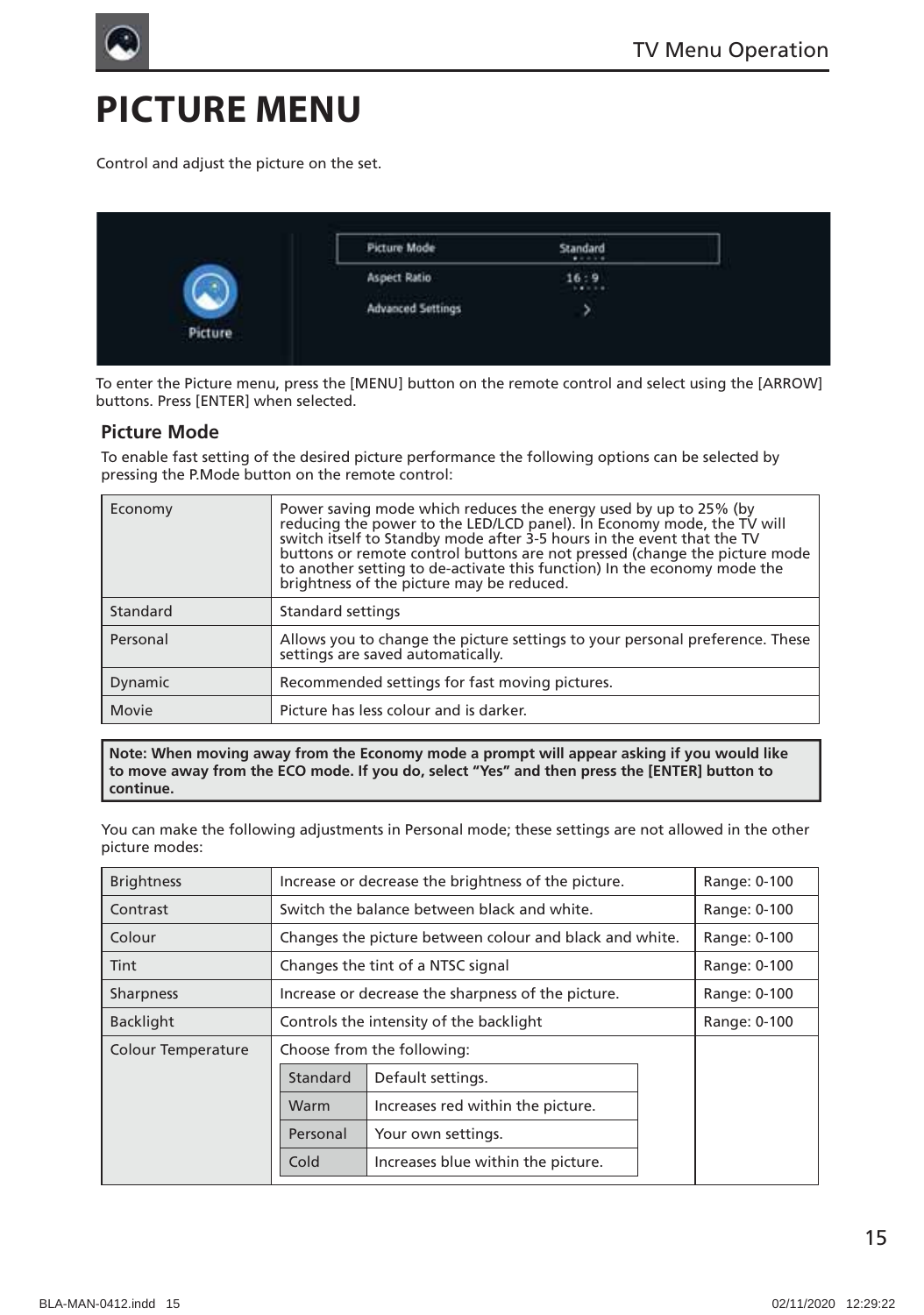

## **PICTURE MENU CONTINUED**

**Aspect Ratio** - Within the UK the picture format varies depending on the channel/broadcast. There are a number of different options to best meet your needs;

- Auto
- 16:9
- $\bullet$  4.3
- Zoom 1
- Zoom 2

#### **Auto**

Automatically displays the best picture format so the picture is in the correct position. Black lines may appear at the top/bottom and/or sides.

#### **Full Screen**



Displays a picture in the full screen mode without overscan. 16:9 signal will be displayed in original proportion. Other picture format will be stretched to fill the screen

**4:3**



Displays the 4:3 picture in its original size. Side bars are shown to fill the 16:9 screen

#### **Dot by Dot**

Will display the picture in its original resolution without any change, only available in HDMI input source

**16:9**



Fills the screen with a regular 16:9 signal and 4:3 picture format will be stretched to fill the screen

#### **Zoom1 and Zoom2**



The picture is the correct proportion but zoomed in to fill the screen

#### **Advanced Settings**

| Overscan                  | On, Off             |                                    |  |
|---------------------------|---------------------|------------------------------------|--|
| <b>Colour Temperature</b> |                     | Choose from the following:         |  |
|                           | Standard            | Default settings.                  |  |
|                           | Warm                | Increases red within the picture.  |  |
|                           | Cold                | Increases blue within the picture. |  |
| <b>Dynamic Contrast</b>   | Off/Low/High        |                                    |  |
| Noise Reduction           | Off/Low/Medium/High |                                    |  |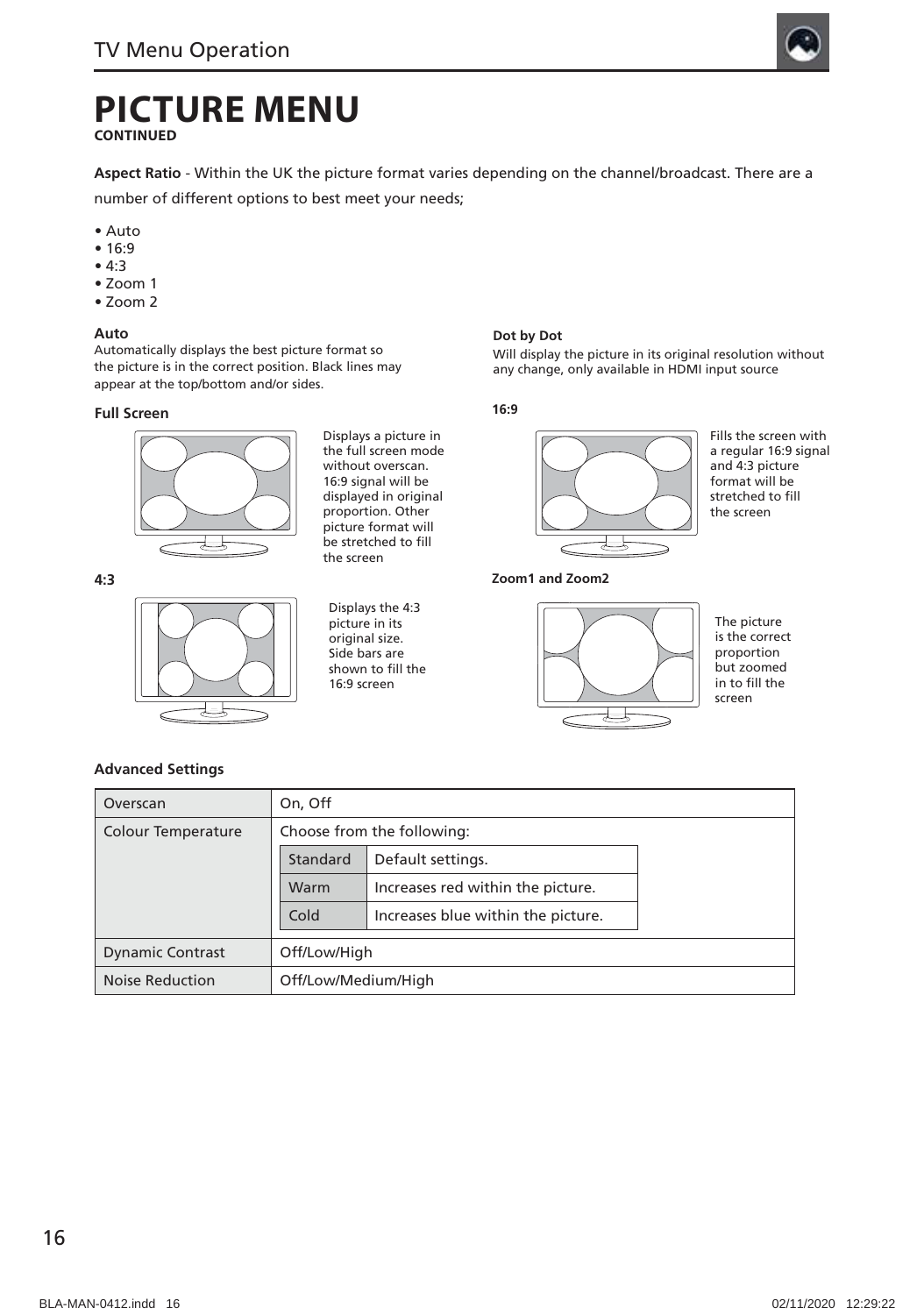

# **SOUND MENU**

Control and adjust the sound functionality of the set.

|                   | Sound Mode               | Standard<br> |  |
|-------------------|--------------------------|--------------|--|
|                   | <b>Surround Sound</b>    |              |  |
| $\left( 1\right)$ | Speaker                  | o            |  |
| Sound             | AVC                      |              |  |
|                   | <b>Advanced Settings</b> |              |  |

To enter the Picture menu, press the [MENU] button on the remote control and select using the [ARROW] buttons. Press [ENTER] when selected.

#### **Sound Mode**

To enable fast setting of the desired sound mode one of the following options can be selected by pressing the [S.MODE] button on the remote control:

| Standard     | Default settings                                                                                                |
|--------------|-----------------------------------------------------------------------------------------------------------------|
| <b>Music</b> | Emphasises music over voices                                                                                    |
| Sports       | Emphasises sound for sports                                                                                     |
| Movie        | Provides live and full sound for movies                                                                         |
| Personal     | Allows you to change the sound settings to your personal preference. These<br>settings are saved automatically. |

### **Surround Mode**

Turn on or off the surround mode

#### **Speaker**

| Audio Out           | PCM / RAW                                                        |
|---------------------|------------------------------------------------------------------|
| Digital Audio Delay | Delay the sound in relation to the picture on the digital output |

### **AVC**

Automatic Volume Control

| l On  | When 'ON' is selected, the volume will attempt to stay at a constant level<br>regardless of the TV programme and advertisements. |
|-------|----------------------------------------------------------------------------------------------------------------------------------|
| l Off | Switches the Automatic Volume Control off.                                                                                       |

### **Advanced Settings**

| Balance | Moves the sound between the left and right hand speakers. |              |
|---------|-----------------------------------------------------------|--------------|
| Treble  | Increases or decreases the amount of treble response.     | Range: 0-100 |
| Bass    | Increases or decreases the amount of bass response.       | Range: 0-100 |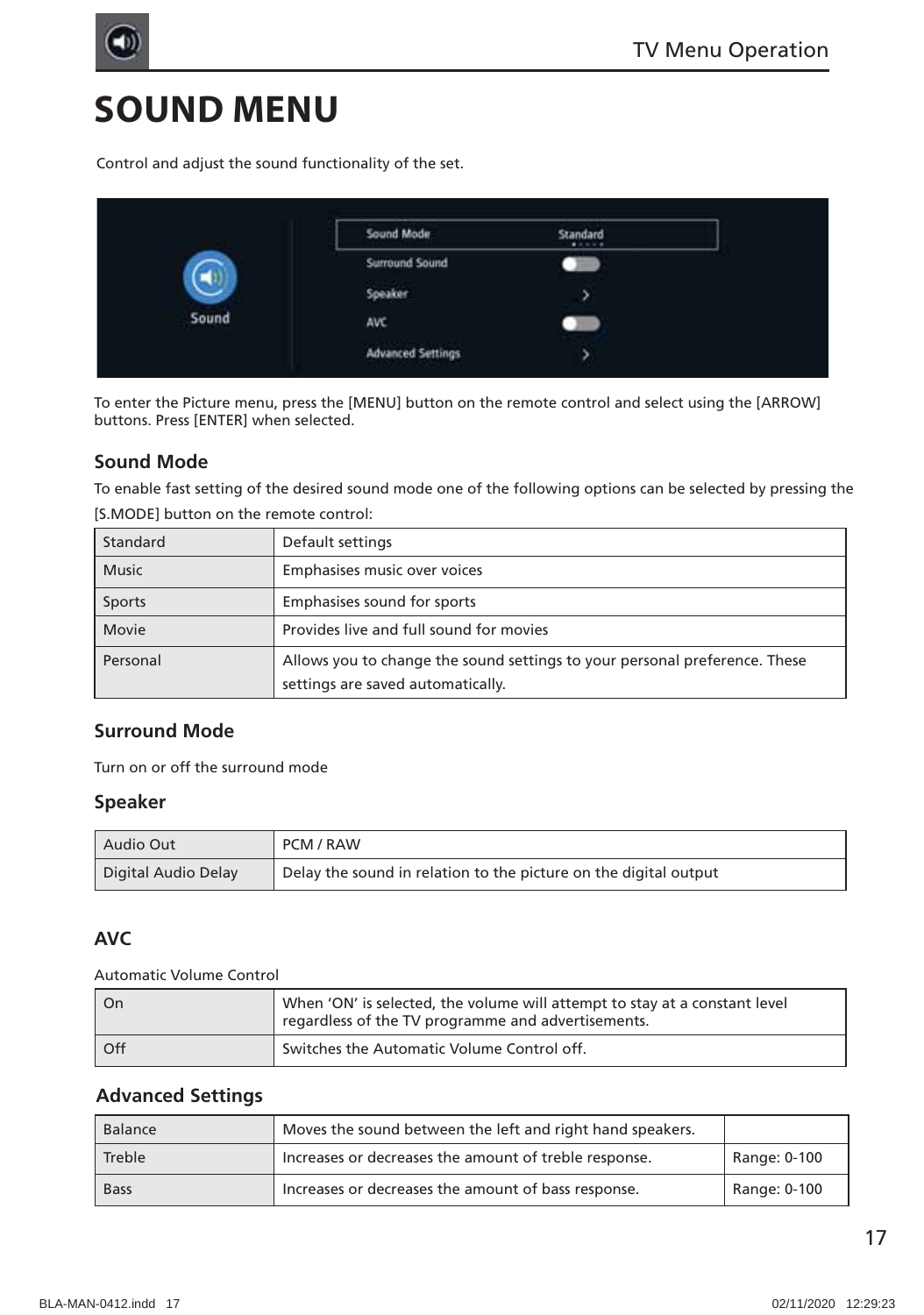

## **SOUND MENU CONTINUED**

### **Audio Description**

**Allows you to switch Audio Description** 'ON' or 'OFF'. This provides a description of what is happening during the selected programme for a person who is visually impaired. This feature is not available on all programmes

| l On                                                                                                         | Switches Audio Description on. AD Volume Control is activated. |
|--------------------------------------------------------------------------------------------------------------|----------------------------------------------------------------|
| l Off                                                                                                        | Switches Audio Description off.                                |
| $\mathsf I$ Note: When Audio Description is turned on an "AD Volume" adjustment har appears which will allow |                                                                |

**Note: When Audio Description is turned on an "AD Volume" adjustment bar appears which will allow control of the audio description volume. Use the left and right [ARROW] buttons to control this.**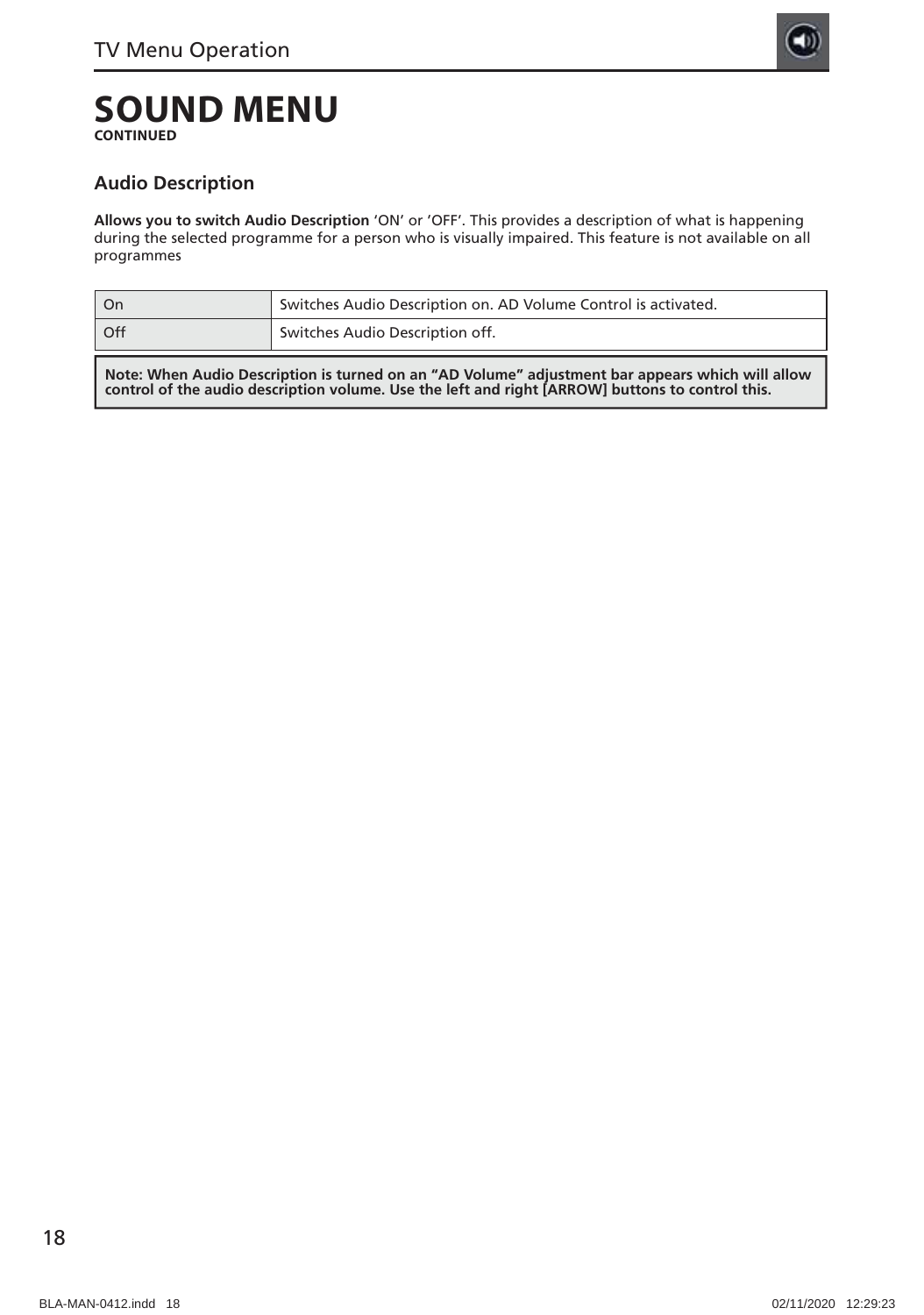

# **CHANNEL MENU**

Set up or change the tuning and functionality of your channels in this menu.



To enter the Channel menu, press the [MENU] button on the remote control and select using the [ARROW] buttons. Press [ENTER] when selected.

#### **Auto Scan**

Allows you to retune the television for all digital channels, digital radio stations and analogue devices

| <b>Tuning Mode</b> | Digital, Analogue or Digital + Analogue   |
|--------------------|-------------------------------------------|
| Auto Tuning        | When selected, the set will start tuning. |

#### **Manual**

Allows you to manually tune your digital signal by selecting the channel number. Press [ENTER] to start.

### **Digital Smart Retune**

Enables the set to retune those channels already stored.

### **LCN**

Logical Channel Number. When turned on, digital stations will be in order.

### **CAM Setting**

This option will allow an installed CAM (Conditional Access Model) to be configured if plugged in. If there is no CAM present the option will be greyed out and not selectable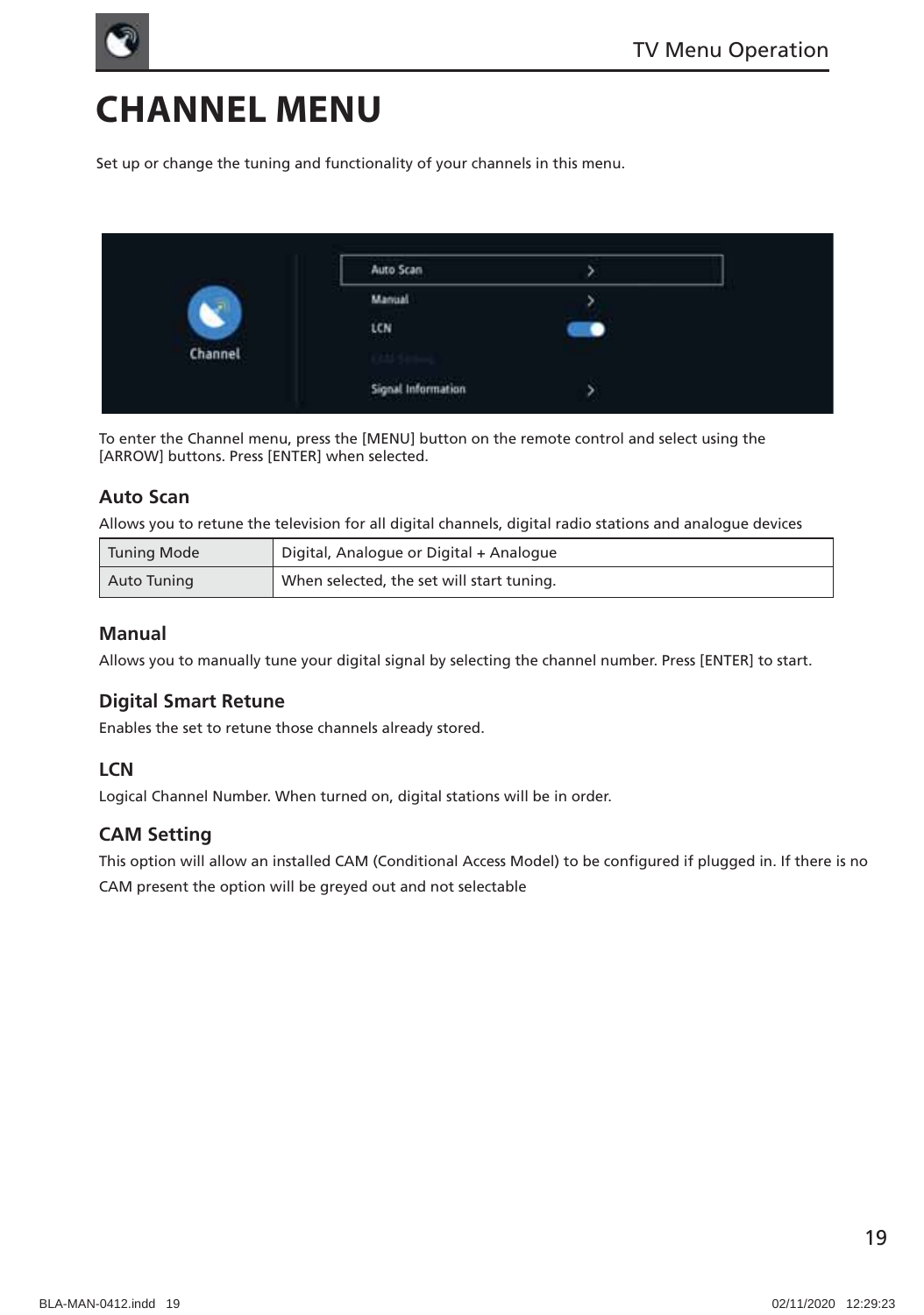

## **CHANNEL MENU CONTINUED**

### **Signal Information**

Allows you to view signal frequency, signal quality and signal strength.

| <b>Quality</b> | How good the signal is.   |
|----------------|---------------------------|
| Strength       | How strong the signal is. |

If the signal is strong but the quality is low, there will bre reception issues. These levels have to be above 90% for reliable and consistent reception.

| Signal Information          |                          |
|-----------------------------|--------------------------|
| Software Version 1          |                          |
| Loader version 0            |                          |
| Network Oxon & Bucks        |                          |
| Channel 47 Frequency 682MHz |                          |
| Transport stream 16515      |                          |
| Service 17728               |                          |
| Quality<br>Strength         | 100 <sub>h</sub><br>100% |

**Important:** To receive Freeviewchannels, in particular HD channels, you will need a Digital TV aerial and be in a good Freeview coverage area. You can check the coverage for your area at www.freeview.co.uk

**Note:** Any Freeview HD channels found during tuning will be placed in channel positions above 100. For example, 101 (BBC1 HD) 102 (BBC2 HD) etc.

**Note:** Freeview channels are only available in the UK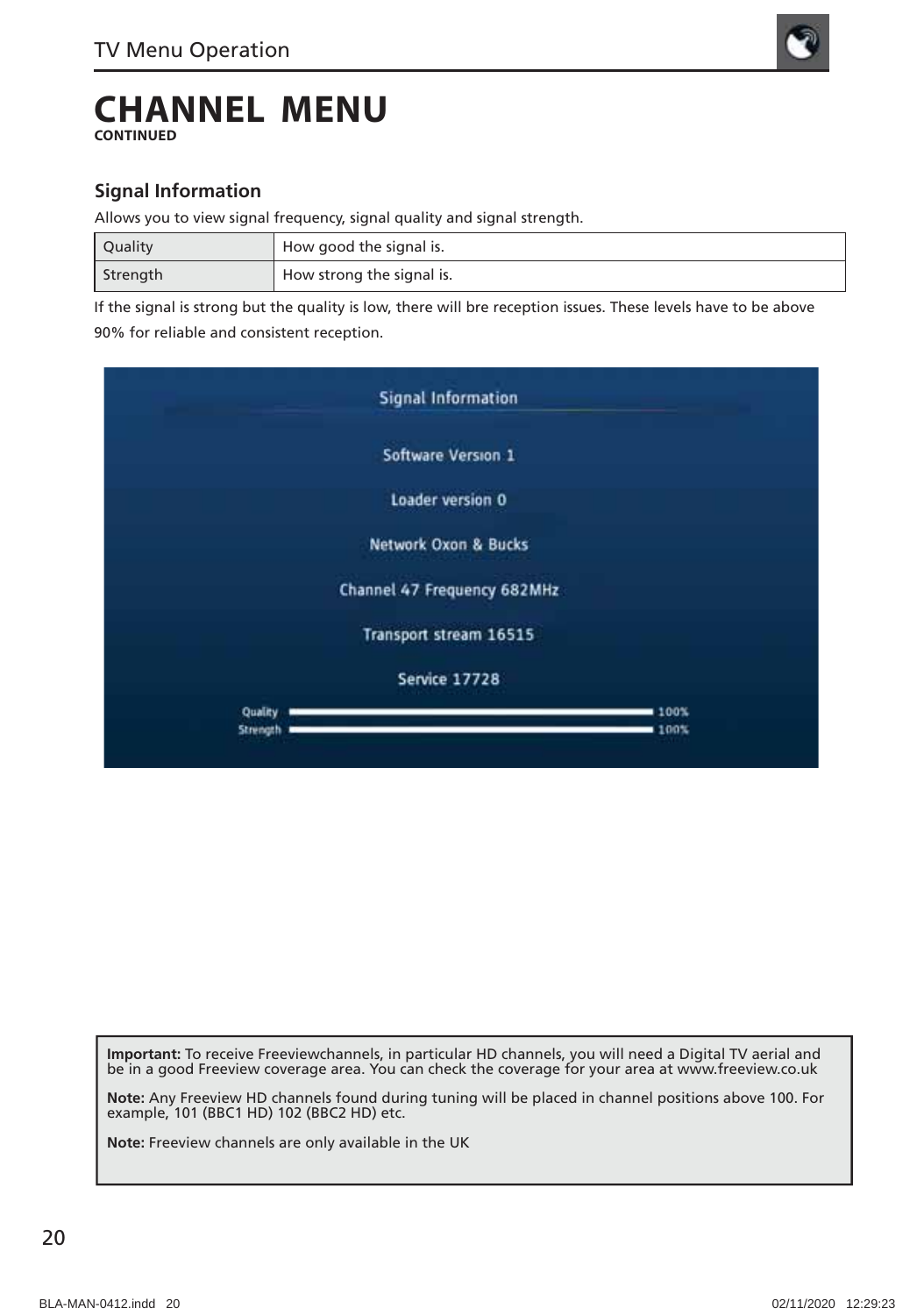

## **NETWORK MENU**

This menu allows you to set up and change your network functionality.

|                | <b>Network</b>      | Cable             |   |
|----------------|---------------------|-------------------|---|
| ⊕              | <b>Ethemet</b>      | <b>Disconnect</b> |   |
|                | Network Test        | Test              | 2 |
| <b>Network</b> | Network Information | ×                 |   |

To enter the Network menu, press the [MENU] button on the remote control and select using the [ARROW] buttons. Press [ENTER] when selected.

#### **Network**

**This is defaulted to cable.**

#### **Ethernet**

Shows connection status. When selected DHCP can be turned off and the IP address can be entered manually by selecting the function and using the number keys to enter the address. Pressing [MENU] will take you back to the previous option.

### **Network Test**

Allows the network connectivity to be tested.

### **Network Information**

Shows information about the connected network.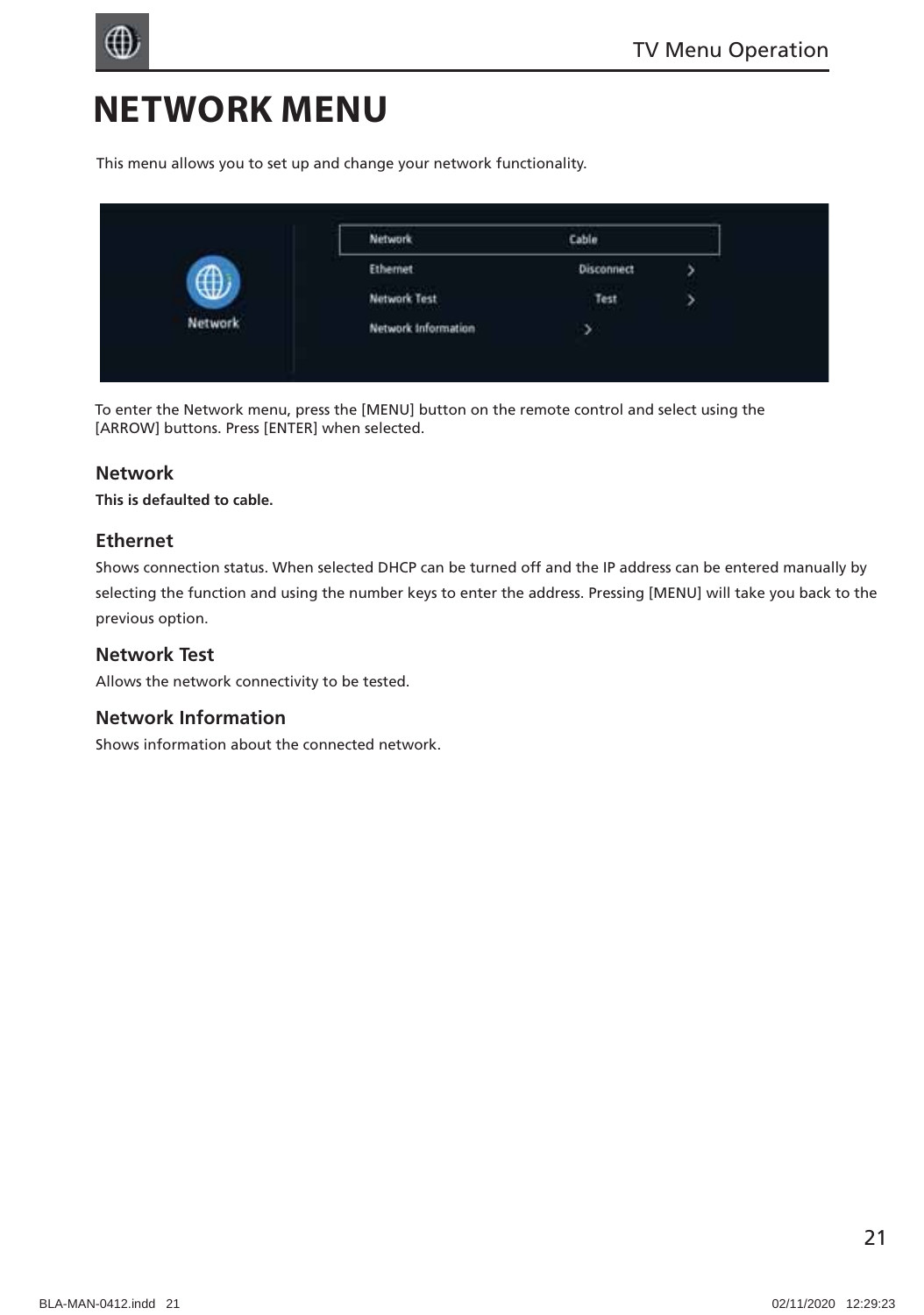

# **TIME MENU**

Control and adjust the various time functions associated with the various functions on the set.

|                       | Time                | Thurs. 01 Jan 1970 2:23 AM >                     |
|-----------------------|---------------------|--------------------------------------------------|
| $\boldsymbol{\Theta}$ | On Time             |                                                  |
|                       | Off Time            | э                                                |
| Time                  | Sleep Timer         | У                                                |
|                       | OSD Timer           | 103                                              |
|                       | <b>Auto Standby</b> | $\frac{4 \text{ H}}{1 \text{ H} \cdot \text{A}}$ |

To enter the Time menu, press the [MENU] button on the remote control and select TIME using the [ARROW] buttons. Press [ENTER] when selected.

#### **Time**

Displays the current date and time. Select Time to bring up the following options.

### **Auto Sync**

| On        | Will synchronise with the Freeview signal time. If the set is not tuned into<br>Freeview, the time will be incorrect                                                                              |
|-----------|---------------------------------------------------------------------------------------------------------------------------------------------------------------------------------------------------|
| Off       | Allows the clock to be set as manually as required.                                                                                                                                               |
| Time Zone | Allows for the GMT offset to be set. Use the [ARROW] buttons to select and<br>change the option, [MENU] returns to the time menu. This function is only<br>available when Auto Sync is turned on. |

### **On Time**

Allows you to set a specific time for your TV to turn on, the channel it will then display, the source it will be on and also the volume. This function can then be toggled to repeat every day or a certain day. If your set is in standby and the on time is reached, it will turn on.

| On time              | Allows you to set a specific time for your TV to turn on. Use arrow buttons to<br>select the option and [ENTER] to set. |
|----------------------|-------------------------------------------------------------------------------------------------------------------------|
| <b>Input Source</b>  | Select the source which the television should turn on and display.                                                      |
| Digital Channel Type | Only applicable for DTV. TV, Radio or Data can be selected.                                                             |
| Channel              | Use the [RIGHT/LEFT] arrow buttons to select number.                                                                    |
| Volume               | Sets volume which the set comes on at.                                                                                  |

### **Off Time**

Allows you to set a specific time for your TV to turn off. Use the [ARROW] buttons to select the option and [ENTER] to set.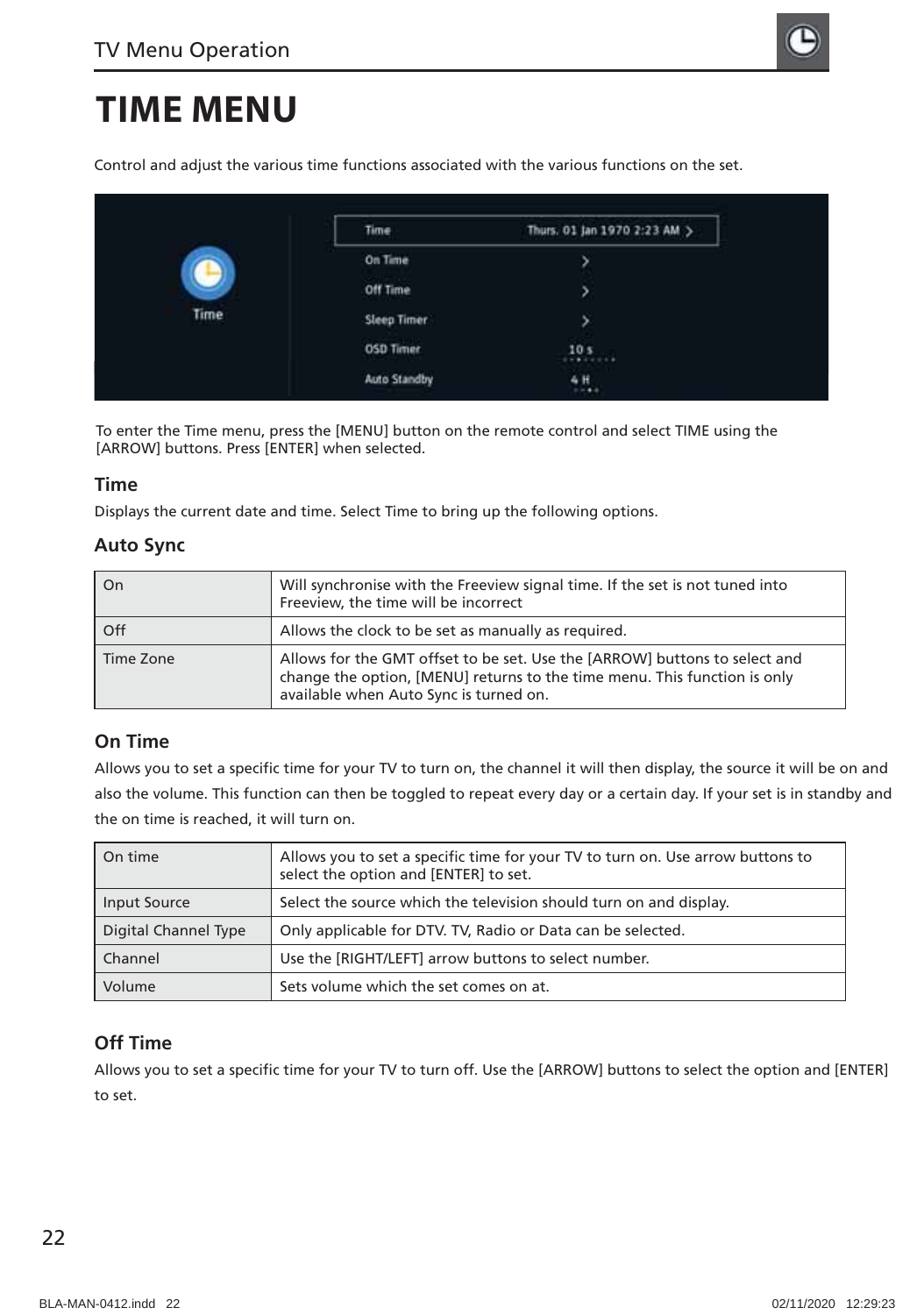

## **TIME MENU CONTINUED**

### **Sleep Timer**

Let's you set the sleep timer so the television automatically switches off after a set amount of time.

Options are; Off, 10, 20, 30, 60, 90 or 120 minutes.

This function can also be accessed via the [SLEEP] button on the remote control. Each time this button is selected the time options to sleep are changed.

### **OSD Timer**

Let's you adjust the amount of time the on-screen Menu stays on before disappearing. Options are: Never, 5, 10, 15, 20, 60 or 180 seconds.

### **Auto Standby**

Controls the amount of time the set will continue to operate without any buttons being pressed on the set or remote control before going into standby. Options are OFF, 3 hours, 4 hours or 5 hours.

d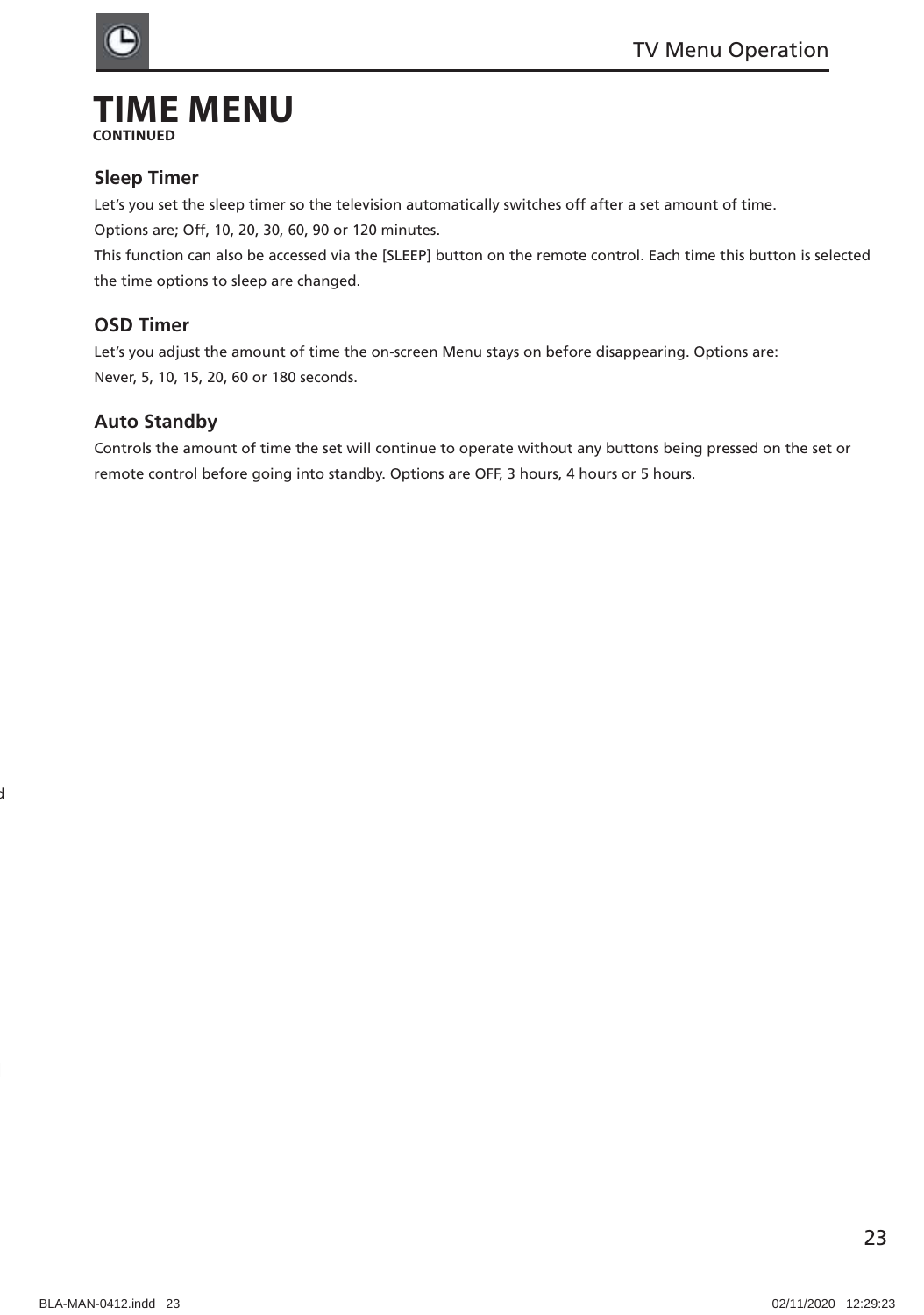

# **SYSTEM MENU**

Change system related functionality of the set in this menu.

|        | Country                  |  |
|--------|--------------------------|--|
| ¢      | Language                 |  |
|        | Lock                     |  |
| System | HDMI LINK                |  |
|        | <b>Advanced Settings</b> |  |

To enter the System menu, press the [MENU] button on the remote control and select using the [ARROW] buttons. Press [ENTER] when selected.

### **Country**

Select the country of use.

### **Language**

Set your preferred language options.

| Menu Language                       | Set the language used in the on-screen display and menus etc. |
|-------------------------------------|---------------------------------------------------------------|
| <b>Primary Audio</b><br>Language    | Set the audio track for Digital Television.                   |
| Secondary Audio<br>Language         | Set the audio track for Digital Television                    |
| <b>Primary Subtitle</b><br>Language | Set the on-screen subtitle language.                          |
| Secondary Subtitle<br>Language      | Set the on-screen subtitle language.                          |
|                                     |                                                               |

**Note: Only languages which are being transmitted can be selected.**

### **Lock**

| Lock                           | Set the lock function on your set.           |  |
|--------------------------------|----------------------------------------------|--|
| Set Password                   | Allows you to change the password            |  |
| Channel Lock                   | Allows you to lock certain channel manually. |  |
| Parental Guidance              | Set the parental quidance level              |  |
| The default password is "0000" |                                              |  |
|                                |                                              |  |

**Note: If a password is set, write it down so that it can be referred to later if necessary.**

## **HDMI Link**

Set up the HDMI functionality of the set

| Link Control          | Turns CEC on or off                                                                                                                                                                                 |
|-----------------------|-----------------------------------------------------------------------------------------------------------------------------------------------------------------------------------------------------|
| Device Auto Power Off | Enable automatic device power off when television turns off.                                                                                                                                        |
| TV Auto Power On      | Enable television turning on from standby when HDMI source powers up.                                                                                                                               |
| <b>HDMI ARC</b>       | Turn ARC functionality on or off. ARC (Audio Return Channel) allows sound to<br>be outputted via the HDMI connection. This can be fed into an audio device for<br>an enhanced listening experience. |
| Detect                | Show list of connected HDMI devices.                                                                                                                                                                |

24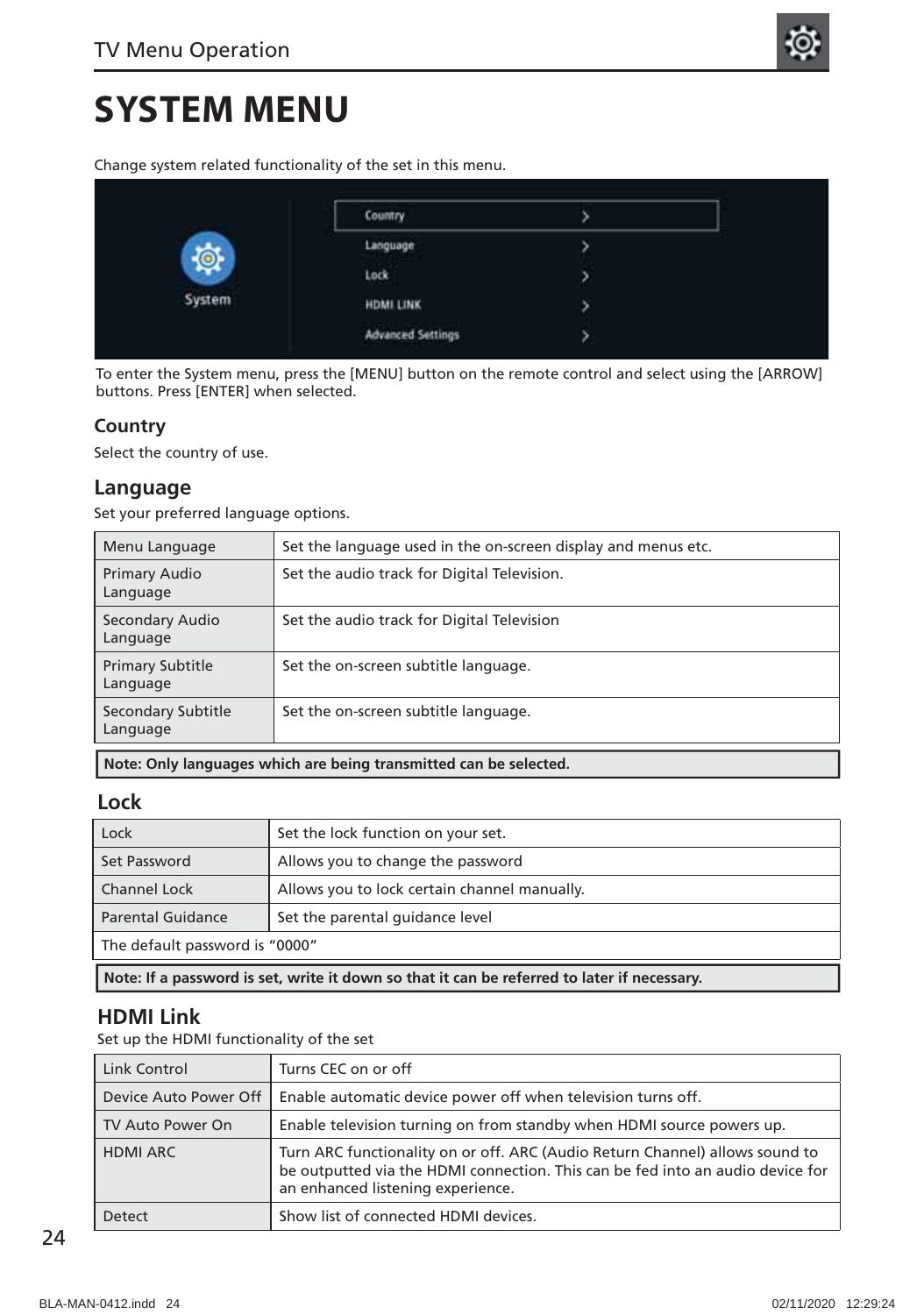

## **SYSTEM MENU CONTINUED**

### **Advanced Settings**

| <b>Hearing Impaired</b> | Enhanced subtitles used if transmitted.                                                                                                                       |
|-------------------------|---------------------------------------------------------------------------------------------------------------------------------------------------------------|
| <b>Blue Screen</b>      | If there is no signal from an input source the screen will turn blue when<br>turned on.                                                                       |
| Setup Wizard            | Set will enter the first-time installation mode when this option is selected.                                                                                 |
| Store Mode              | Turn the store mode on or off. Selecting this mode will disable the<br>economy mode and bring up functions on specification on screen display<br>immediately. |

# **ABOUT TV**

View information relating to the TV and perform a system restore.

|          | <b>System Information</b>                                          |   |
|----------|--------------------------------------------------------------------|---|
|          | System Upgrade                                                     |   |
|          | <b>Restore to Default</b><br><b><i>CONTRACTOR IN A STORIES</i></b> | × |
| About TV |                                                                    |   |
|          |                                                                    |   |

To enter the System menu, press the [MENU] button on the remote control and select using the [ARROW] buttons. Press [ENTER] when selected.

### **System Information**

Displays the software version installed on the set.

### **Software Upgrade**

When selected and a software update is plugged into the USB socket on the set, the software will be upgraded.

### **Restore to Default**

Resets the set to its default settings. When selected, you will be asked to confirm; once confirmed the set will turn off. When the set is turned on again it will enter the First Time Installation mode.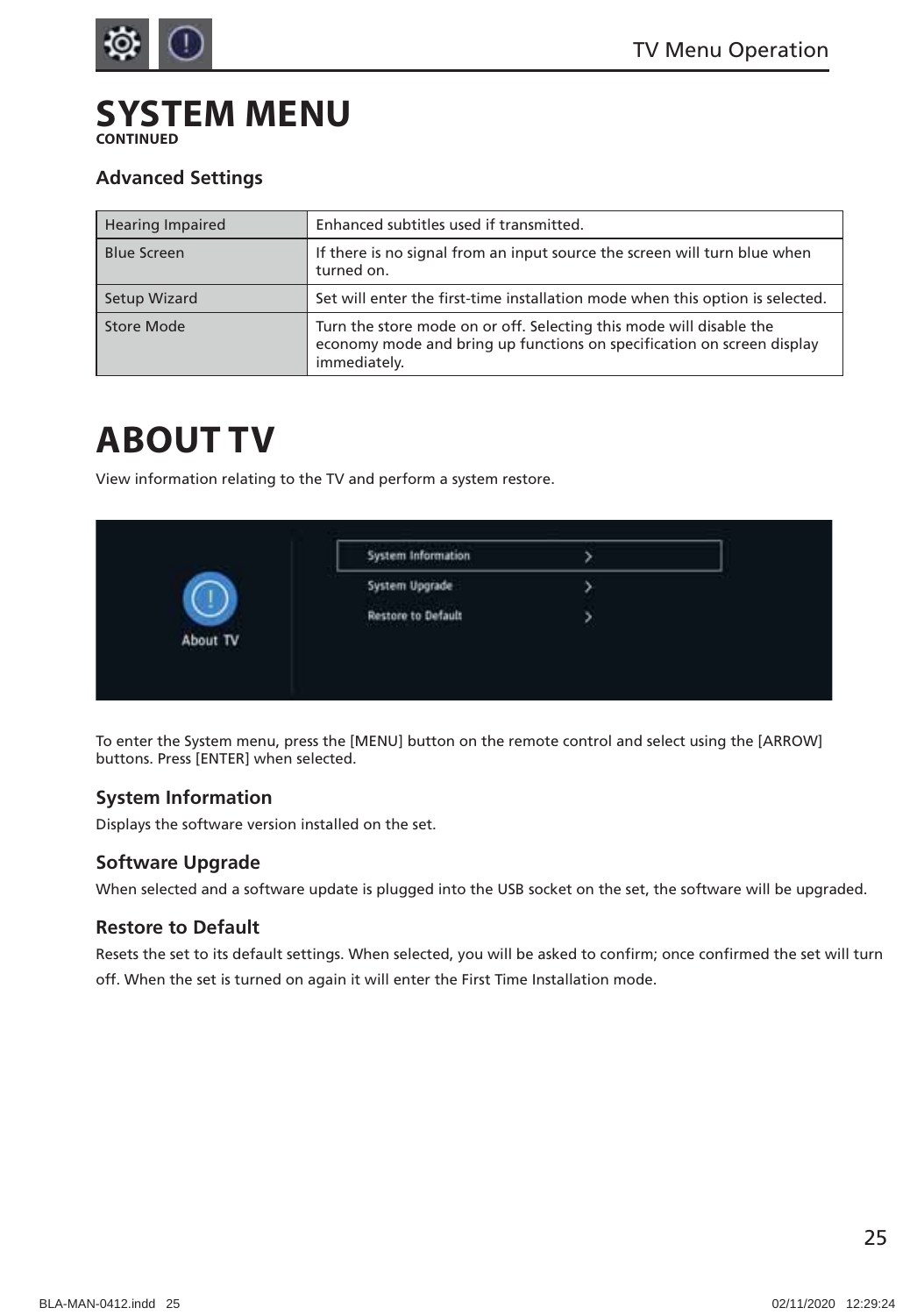# **MEDIA MENU**

| Setting Media |           | Source |  |
|---------------|-----------|--------|--|
|               | <b>OB</b> |        |  |
|               | USB       |        |  |

To enter the Media menu, press the [MENU] button on the remote control, then press the [UP] arrow button and select Media using the [ARROW] buttons. Press [ENTER] when selected.

USB media offers the playback of various different types of content that is saved on your USB memory stick (USB mode allows you to view/playback files from an external USB device and Media

When accessing the USB media or media server features the below menu screen will appear. The content will be divided into Photo, Music, Movie and All.

You can navigate through the menus using the [ARROW] buttons on the remote control, to confirm the item you wish to play/view press the [ENTER] button (the USB1 and USB2 options will only show when a USB stick is connected)



USB mode - Select the USB drive (If your drive only has 1 partition you will only see 1 item).

Whilst viewing your media, you can control the item by using the remote-control playback buttons or by pressing [INFO] you can access the on-screen playback menu, you can now make your selection by using the [ARROW] buttons and [ENTER] buttons on the remote control.



**Note:** If you experience a playback issue, please ensure the files being used are the correct format (example - the picture plays but no sound). See compatible file types for USB/DLNA page for compatible file types.

**Note**: USB extension cables are not recommended as they can cause a reduction in picture/audio quality and stoppages during play back of USB content.

26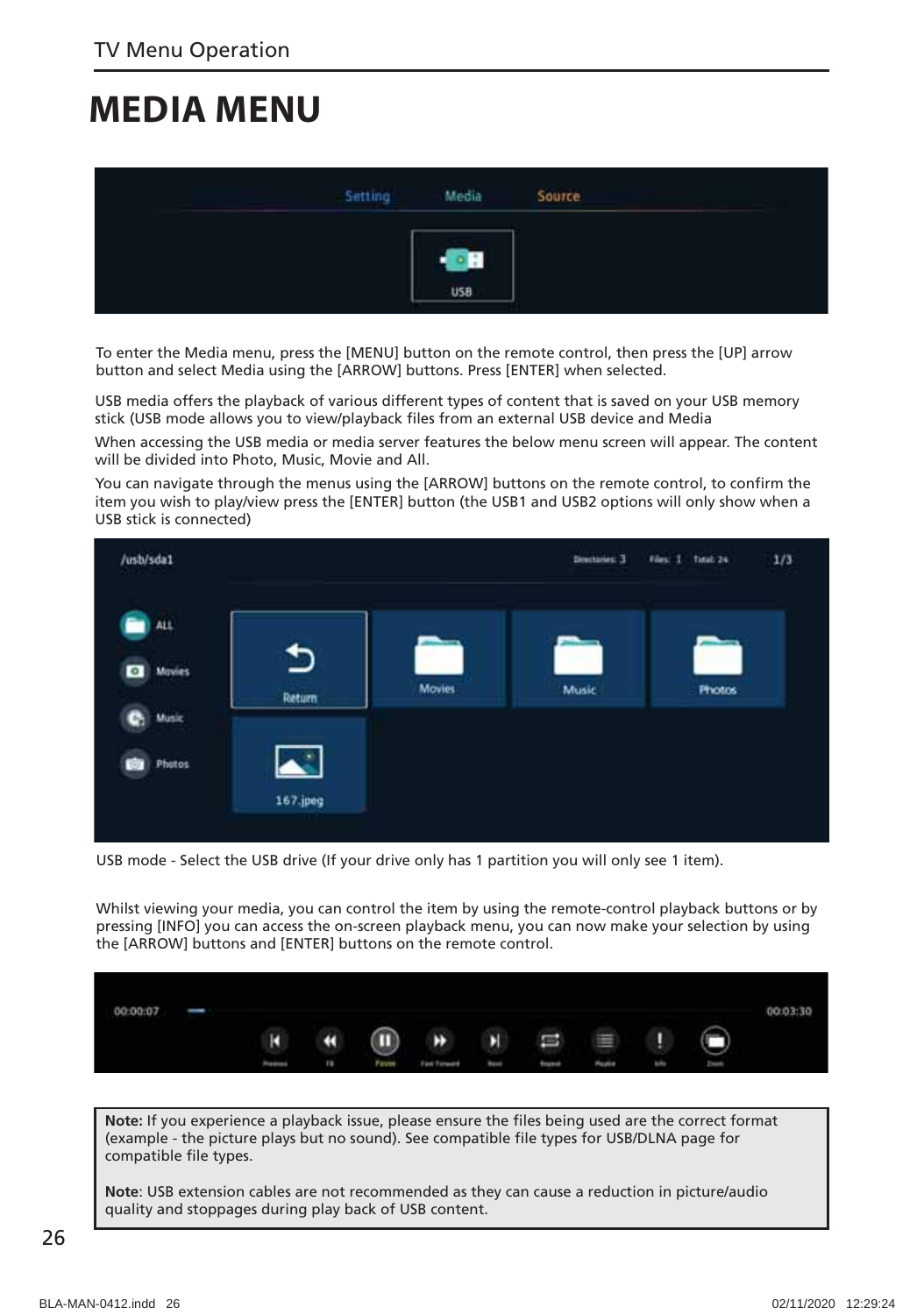## **SOURCE MENU**

|           | Setting | Media          | <b>Source</b>                |               |              |
|-----------|---------|----------------|------------------------------|---------------|--------------|
| <b>ID</b> | A       | $\circledcirc$ | $\qquad \qquad \blacksquare$ | $\Rightarrow$ | $\equiv$     |
| DVB       | ATV     | $_{\text{AV}}$ | HDMI1                        | HDMI2         | <b>HDMI3</b> |

To enter the Source menu, press the [MENU] button on the remote control, then press the [UP] arrow button and select Source using the [ARROW] buttons. Press [ENTER] when selected.

You can also go directly to the source selection menu by pressing [SOURCE] on the remote control.

Note: The number and type of input connections is dependent upon the specification of the set. This means that your inputs may differ from those shown in the picture above.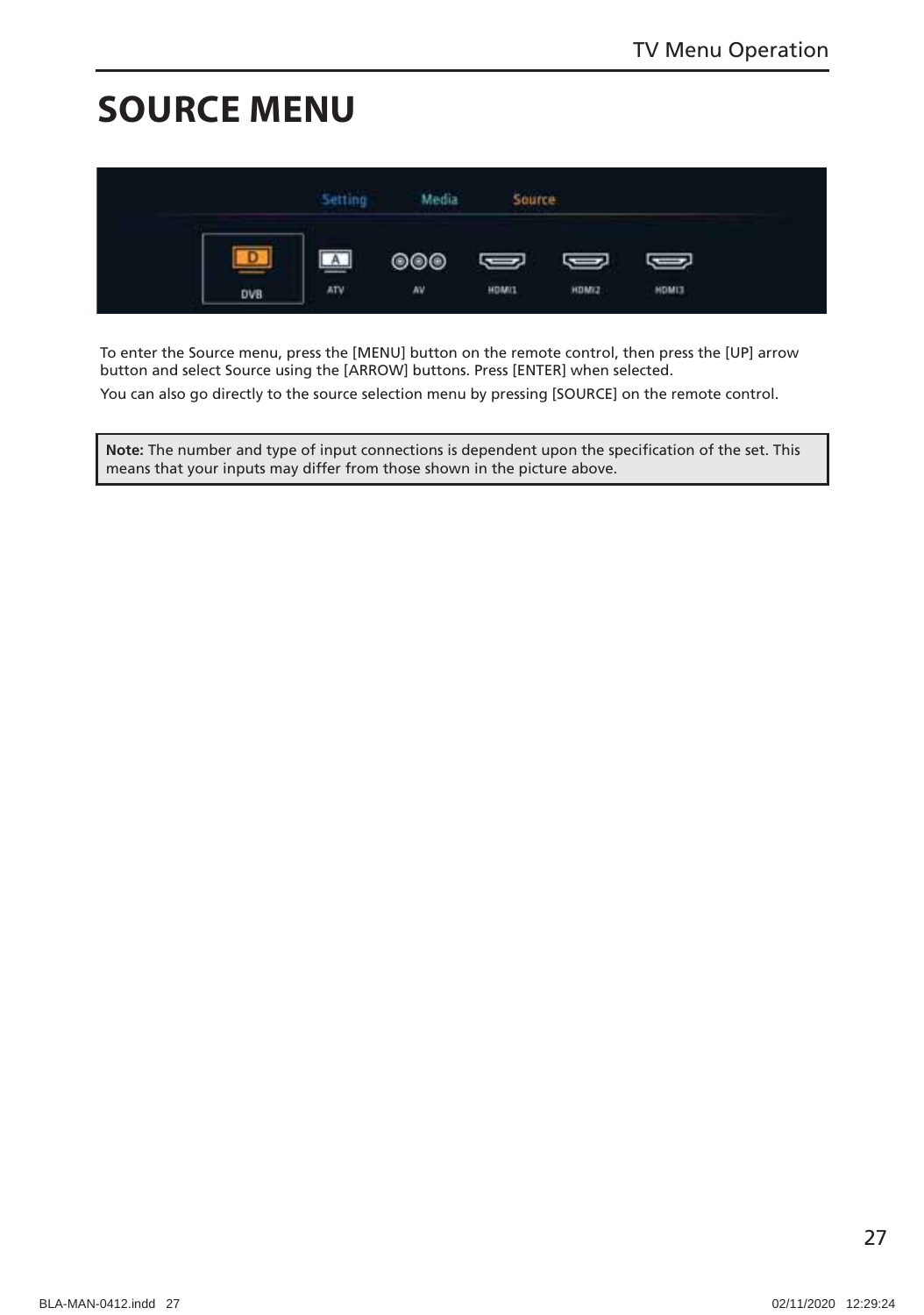# **TV GUIDE**

To select the TV Guide, press the [TV GUIDE] button on the remote control. As long as your set is tuned in, a display similar to the one shown below will appear. To navigate the TV Guide use the [ARROW] buttons on the remote control. To move quickly through the guide, keep the arrow button pressed.

| Freeview<br><b>The Professionals</b><br>A Hidling to Nuthing: When a ministerial secretary leaks information from a summit meeting to her lover, Doyle<br>is assigned to sheck on security at the event. [\$.40] \$3 Ep4<br>Fri. 25 Sep 2020 4:50 PM-5:55 PM | <b>DIV Drame</b>                 |                                         |                           |                                                                   |                      |                                  |
|--------------------------------------------------------------------------------------------------------------------------------------------------------------------------------------------------------------------------------------------------------------|----------------------------------|-----------------------------------------|---------------------------|-------------------------------------------------------------------|----------------------|----------------------------------|
|                                                                                                                                                                                                                                                              | 5:00 PM                          | 5.30 PM                                 |                           | 8:05 PM                                                           | 6:30 PM              | 701 PM                           |
| 19 Dave                                                                                                                                                                                                                                                      |                                  | <b>Tex Car</b>                          |                           |                                                                   | Taskmaster           | <b>Bullerd Delatt's</b>          |
| 22 Ideal World                                                                                                                                                                                                                                               | <b>Bidder</b>                    | <b>CX Nine Biockhoose</b>               |                           | Grow by Nair Sale                                                 |                      | <b>Emela Fashier BlackBusher</b> |
| <b>JA ITVA</b>                                                                                                                                                                                                                                               |                                  | The Frederick of                        |                           | The Summons                                                       |                      | Template                         |
| 25 Venerday                                                                                                                                                                                                                                                  |                                  | <b>Countries</b> is designated.         |                           |                                                                   | War Factories        | <b>Great British Railway</b>     |
| $184 + 1$<br>38.                                                                                                                                                                                                                                             | <b>Scottling Hour Street - C</b> |                                         | <b>Brasilyn Nine-Nine</b> | <b>Fourie Sheldon</b>                                             | <b>Tiony Shelder</b> | The Big Bang Therry              |
| AMeric                                                                                                                                                                                                                                                       | <b>Candra StarFormand</b>        |                                         |                           | Saferina, The Teenag  Matusin in the Middle Makusiat in the Mcday |                      | <b>Scholar</b>                   |
| 29                                                                                                                                                                                                                                                           |                                  | <b>Michael &amp; Torold Hill L. Las</b> |                           | <b>Bridge to Terabilitie</b>                                      | <b>Road Street</b>   |                                  |
| <b>Sary Morrer</b><br>32                                                                                                                                                                                                                                     |                                  |                                         |                           |                                                                   |                      | * Select to view more items      |

To set a reminder, select the programme by pressing the [ARROW] buttons and then press [ENTER]. The message as shown will appear.

A reminder will also be set when the programme is selected and the [RED] button on the remote control is pressed



Confirm the frequency of the reminder and check that the time and date are correct. Select Save and press [ENTER] on the remote control. When the time of the programme arrives, you will be reminded that it is about to start.

| ۰<br><b>America</b> | an pana<br>Geograp | ha bi ba<br>Tasar |
|---------------------|--------------------|-------------------|
|                     | $i$ imm            |                   |
| -                   | -                  |                   |
|                     |                    |                   |
|                     |                    |                   |
|                     |                    | ۰                 |

When a reminder is set, a clock icon will appear next to the programme name.



While on a programme name and the [INFO] button is pressed, more information about the programme will be shown.



**Note:** When a programme has been selected and the [ENTER] button pressed, the programme shown behind the TV Guide will change.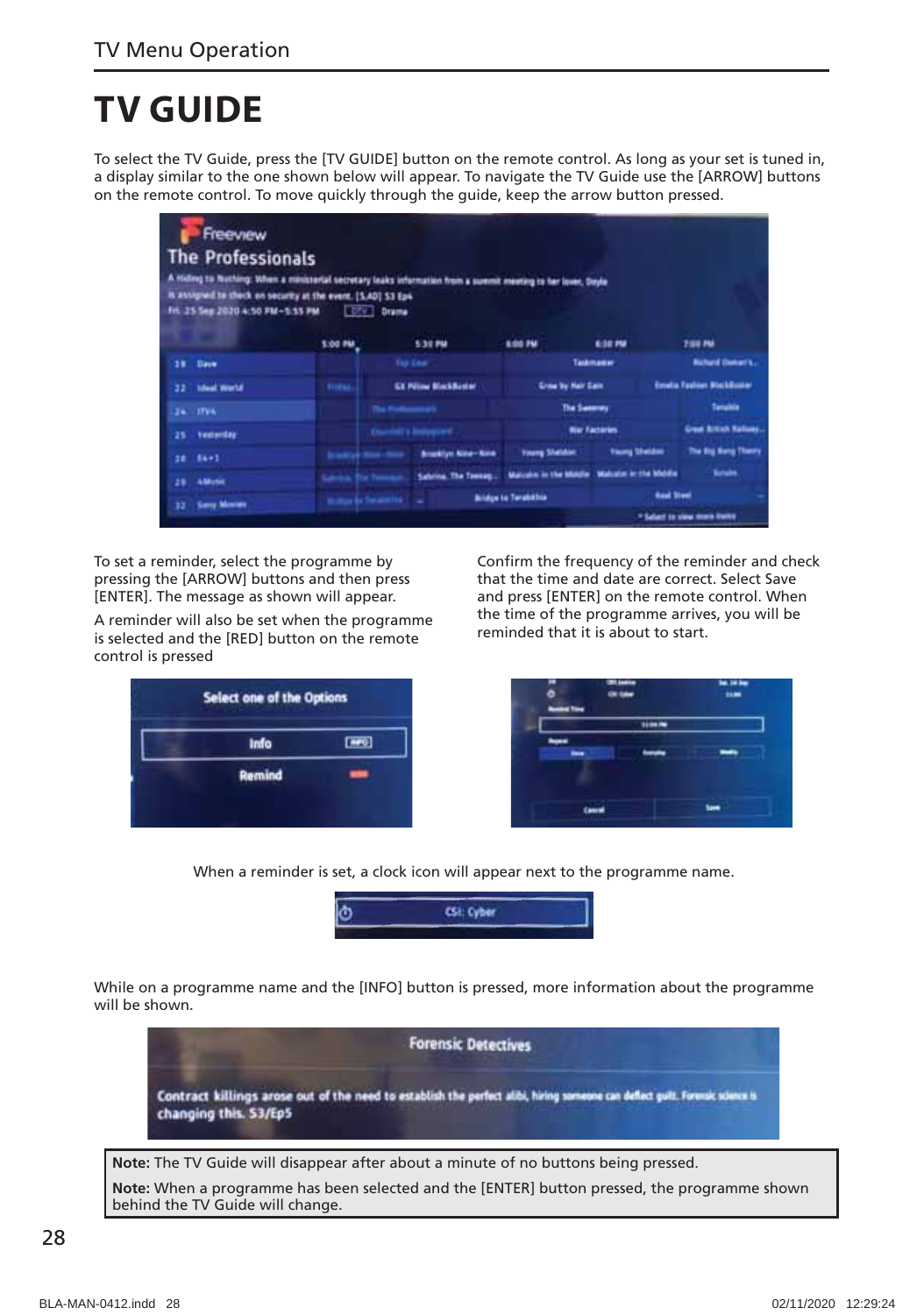# **CHANNEL LIST**

To activate the channel list, press the [ENTER] button on the remote control when on a DTV channel. This allows you to quickly select a channel to watch – select the desired channel by using the up and down arrows or the Channel +/- buttons on the remote control. Press [ENTER] to watch.

While in this menu the following two options can be selected.

| Filter Channels; press [INFO] | This allows you to filter the channels shown in the channel list by type.<br>Select from All, Favorites TV, HD, Data or Radio                 |                                                                                                                                                                                                                                      |  |  |
|-------------------------------|-----------------------------------------------------------------------------------------------------------------------------------------------|--------------------------------------------------------------------------------------------------------------------------------------------------------------------------------------------------------------------------------------|--|--|
| Edit Channels; press [MENU]   | Entering this function allows you add channels to your favorite list,<br>skip or delete channels. Use the arrow buttons to select the option. |                                                                                                                                                                                                                                      |  |  |
|                               | Favorite                                                                                                                                      | Add a channel to your favorite list by pressing<br>[ENTER] when on the desired channel. Press again to<br>remove from favorite list. Favorites can be selected in<br>normal Digital Television mode by pressing the [FAV]<br>button. |  |  |
|                               | Skip                                                                                                                                          | When in the Digital Television mode, and using the<br>Channel +/- buttons, the selected channel will be<br>skipped. Select a channel to be skipped by pressing<br>the [ENTER] button, to deselect press the [ENTER]<br>button again. |  |  |
|                               | <b>Delete</b>                                                                                                                                 | Permanently delete channel. Can only be recovered<br>by retuning. To select a channel for deletion, press<br>the [ENTER] button.                                                                                                     |  |  |
|                               | Lock                                                                                                                                          | Will only appear when lock is enabled in lock menu.<br>Locks the channel that you are on.                                                                                                                                            |  |  |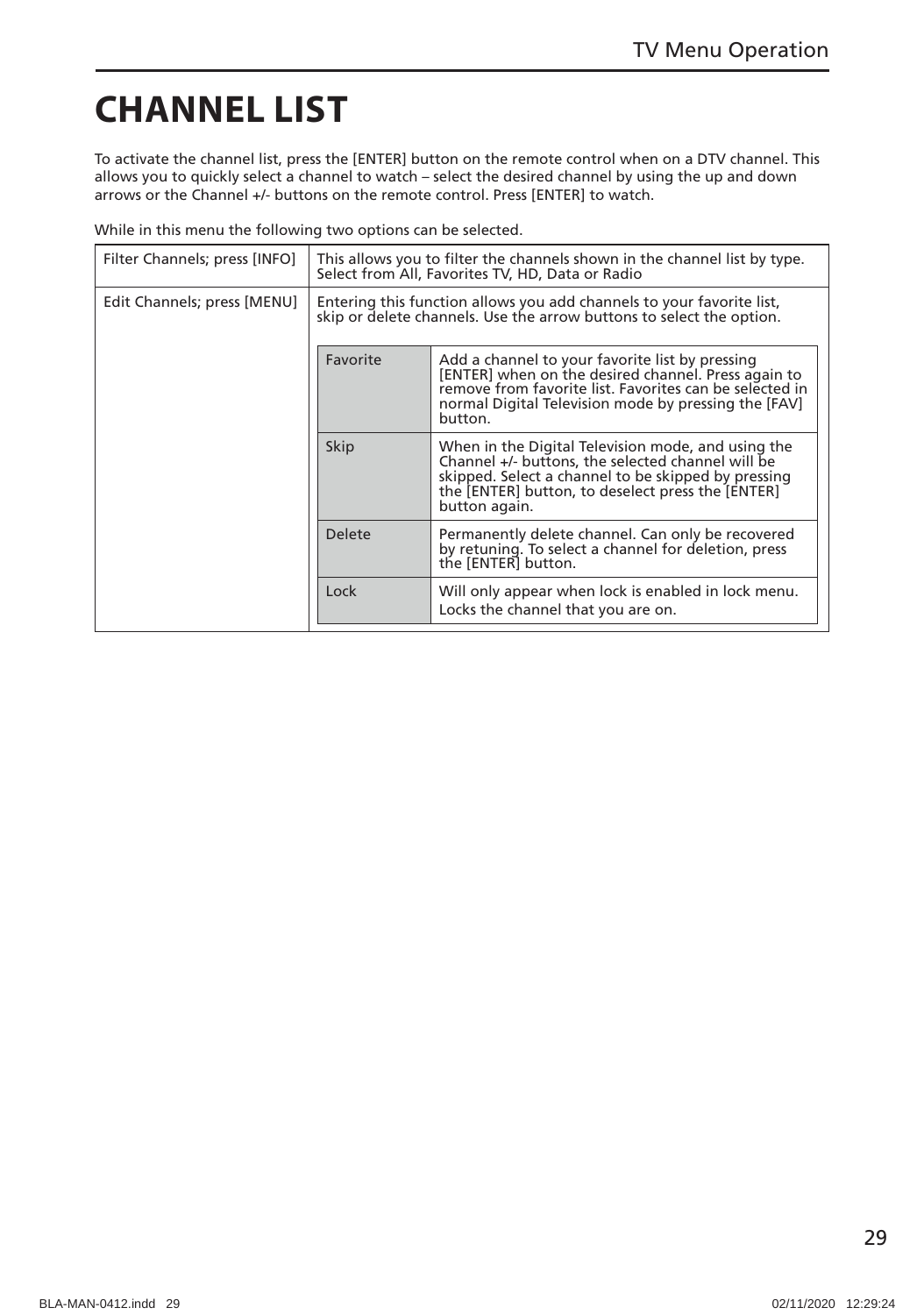# **CONNECTIONS**

**Note**: The TV input/output connections and connecting cables on these pages are shown for reference . Cables are available separately from your retailer. **Not all connections are available on all TV models.**

### **Connecting to a device with Composite AV/Video output**

TV source should be set to AV



### **Connecting to an external audio device (Amplifier, Surround Sound, Sound Bars etc)**



**Note:** When connecting an external audio device to the TV, set the TV volume to a higher than normal level. You will then be able to use your device remote control to adjust the volume of the connected device to suit your requirements.

## **Connecting to a device with HDMI output**

A HDMI cable can output both video and audio and enables you to enjoy digital-quality video and audio with minimal loss of quality.

TV source should be set to the corresponding HDMI port (HDMI 1, HDMI 2 etc)

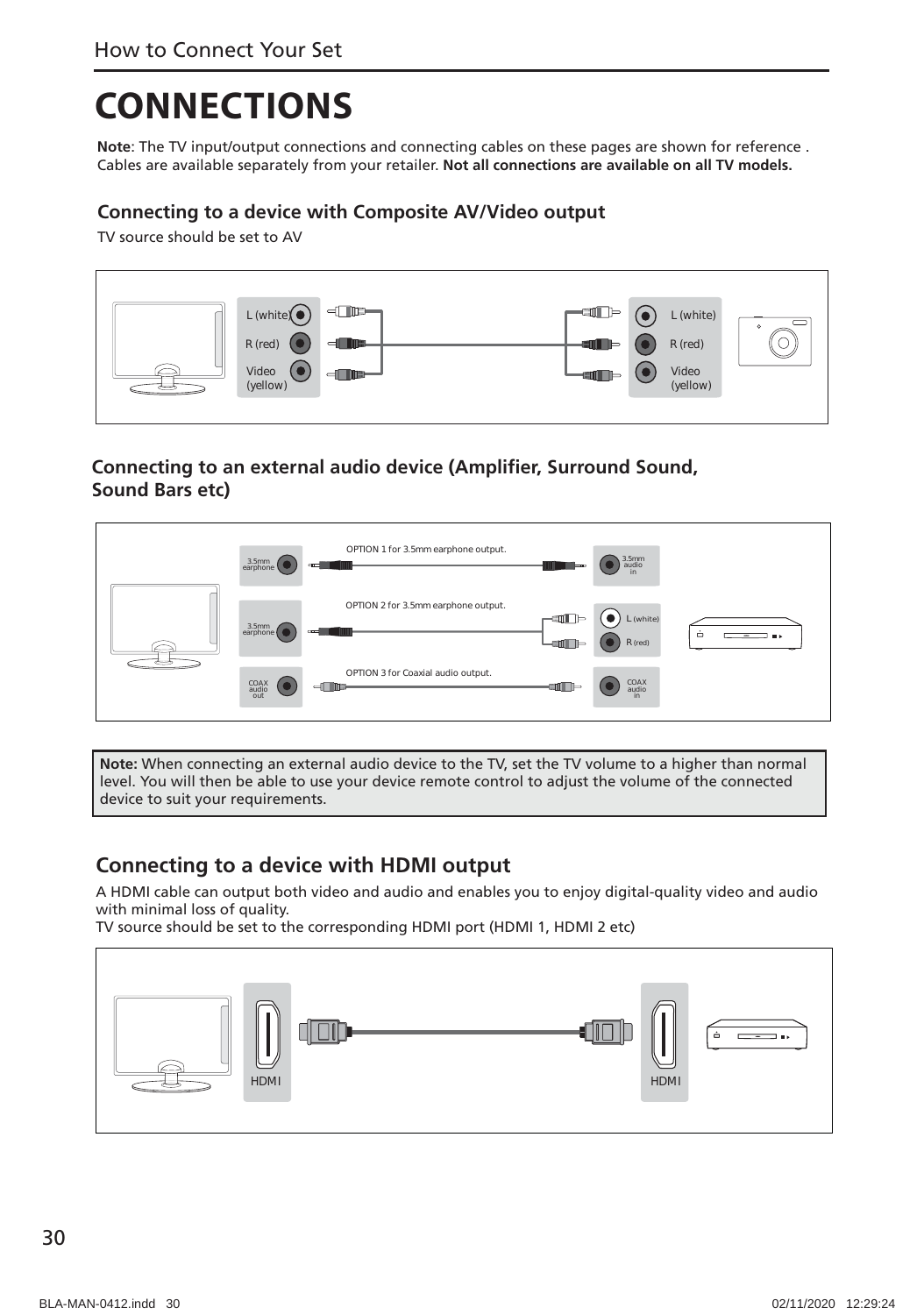### **Connecting to a device with RF output (CCTV or other Analogue devices)**

TV source should be set to ATV/Analogue TV.

**Note**: You will need to manually tune your device into an analogue channel.



### **Connecting an Ethernet/Network cable**

The Ethernet port is used only for Pay TV services and Freeview HD (Freeview services are only available in the UK). It is not intended for internet use.



## **Connecting to a USB device**

To use the USB input, TV source should be set to USB Media.



**Note:** Tablets and/or phones can be charged via the USB port, however, it's not possible to play back media from these devices.

**Note:** Some USB devices may need to be connected to an external power supply before being used with this input, i.e. powered hard drive.

## **Connecting the TV to Earphones**

When connecting via the TV's 3.5mm earphone output, this will disable the TV speakers.

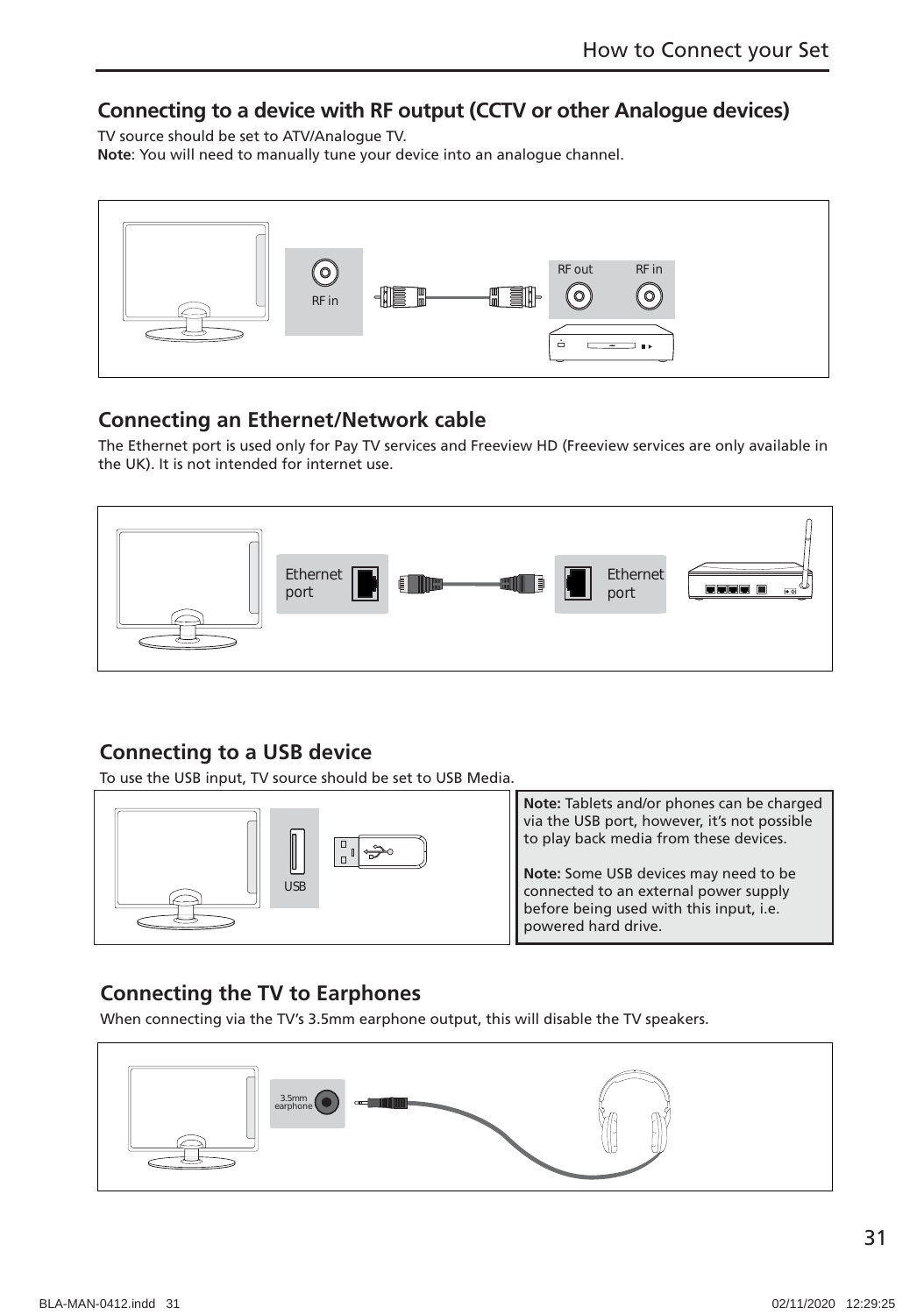# **TROUBLESHOOTING GUIDE**

| General                              | I would like to have louder<br>sound by connecting additional<br>speakers or a Soundbar.                                             | Use either the 3.5mm headphone output on the TV and a 3.5mm to phono<br>cable (available separately) to connect to an amplifier/surround sound/<br>soundbar. Please note this will deactivate the TV's built in speakers.                                                                                                                                                                                                                                                                                                                                                                                   |
|--------------------------------------|--------------------------------------------------------------------------------------------------------------------------------------|-------------------------------------------------------------------------------------------------------------------------------------------------------------------------------------------------------------------------------------------------------------------------------------------------------------------------------------------------------------------------------------------------------------------------------------------------------------------------------------------------------------------------------------------------------------------------------------------------------------|
| General                              | Why are some options in the<br>menu unavailable and greyed<br>out.                                                                   | Some options are only available in certain inputs/sources, i.e. HDMI. They are<br>unavailable in the other sources where they have no effect.                                                                                                                                                                                                                                                                                                                                                                                                                                                               |
| General                              | Can I stop my TV automatically<br>turning off after 4hrs?                                                                            | Yes, in the 'Time' menu settings, scroll down to Auto Standby and select<br>OFF.                                                                                                                                                                                                                                                                                                                                                                                                                                                                                                                            |
| <b>TV</b>                            | I have tuned in Digital TV but I<br>am not receiving any or all of the<br>channels and/or the channels I<br>receive are breaking up. | 1) Check you are in an area that can receive Freeview, visit<br>www.freeview.co.uk.<br>2) Check you are using an aerial that is able to receive a good digital signal.<br>In most cases, you will need an outdoor digital hi-gain/wideband aerial.<br>In areas that have excellent digital coverage, you may be able to use a loft<br>type aerial but it is highly likely that you will also need to connect a booster<br>between the back of the TV and the TV aerial wall socket. Unfortunately, to<br>receive a good enough digital signal, it is not possible to use a portable/<br>indoor type aerial. |
| TV                                   | I have re-tuned my television<br>but when I switch it off it is not<br>storing the channels.                                         | If the TV does not save the channels when you power it off, it's likely the<br>channel database has become corrupt.<br>1) Turn off the TV.<br>2) Remove the RF/Aerial cable from the rear of the TV and then turn the TV<br>back on again.<br>3) Using the remote control, press [MENU] followed by 8-8-8-8 to enter the<br>initial setup/first time installation menu.<br>4) Press OK (let the TV run the full tuning process).<br>5) Once completed, turn off the TV, reconnect the RF/Aerial cable then turn<br>the TV back on again.<br>6) Repeat steps 3 & 4.                                          |
| <b>Game Consoles</b>                 | I have connected my<br>Playstation/Xbox to the TV via<br>HDMI, but I am not receiving<br>any pictures or sound on my<br>Television.  | 1) Ensure the TVs' source is set to HDMI.<br>2) Check your settings on your Playstation/Xbox are as per the Playstation/<br>Xbox instruction manual.                                                                                                                                                                                                                                                                                                                                                                                                                                                        |
| System Lock                          | I have changed the password<br>on the television and now<br>forgotten it.                                                            | There is a master password of 4711, to gain access to the TV menu and reset<br>the normal password.                                                                                                                                                                                                                                                                                                                                                                                                                                                                                                         |
| <b>USB Mode</b>                      | I have inserted a USB Memory<br>Key, but the TV does not<br>recognise it.                                                            | Ensure the USB Memory Key is formatted to type FAT32.                                                                                                                                                                                                                                                                                                                                                                                                                                                                                                                                                       |
| DVD (For TV models<br>with DVD only) | I have inserted a disc but it is<br>not playing.                                                                                     | 1) Ensure you have inserted the disc facing the correct way.<br>2) Ensure the disc is clean and is not scratched.<br>3) Some copied discs will not play.<br>4) Check the DVD is a region 2 disc - to change the region of the DVD player,<br>refer to www.umc-uk.co.uk, select 'Changing DVD Region' in the 'Product<br>Support' section                                                                                                                                                                                                                                                                    |
| DVD (For TV models<br>with DVD only) | I have pressed the eject button<br>but the disc is not coming out.                                                                   | To eject the disc hold the stop/eject button for 4 seconds.                                                                                                                                                                                                                                                                                                                                                                                                                                                                                                                                                 |
| Freeview HD                          | I cannot access all Freeview<br>channels.                                                                                            | Some data channels for Freeview can only be obtained when the TV's<br>ethernet port is connected to your router.                                                                                                                                                                                                                                                                                                                                                                                                                                                                                            |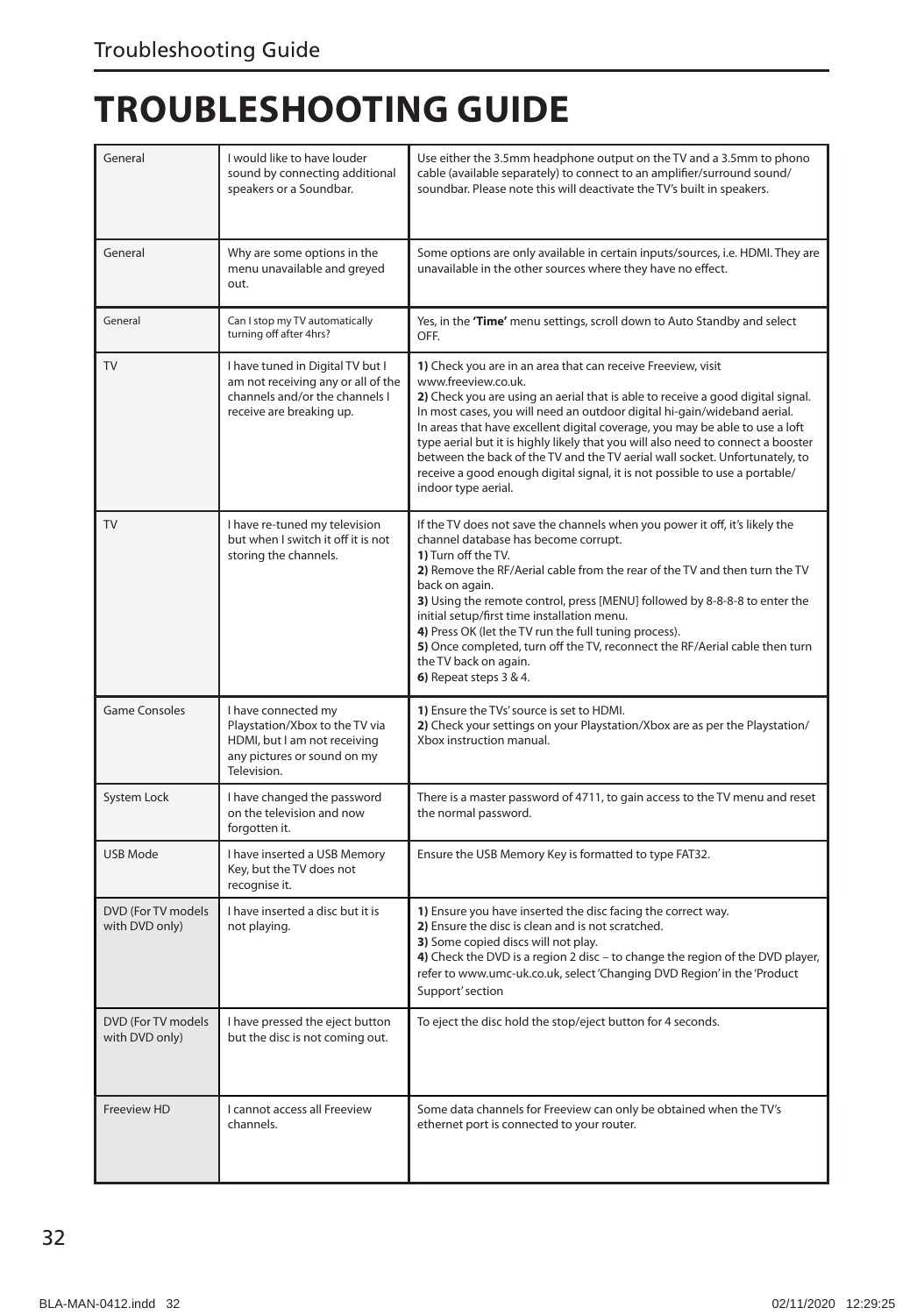## **TROUBLESHOOTING GUIDE**

| <b>Freeview HD</b> |  |
|--------------------|--|
|                    |  |

I cannot find the Freeview HD channels.

Freeview HD channels found during tuning will be placed in channel positions above 100. For example, 101 (BBC1 HD), 102 (BBC2 HD) etc.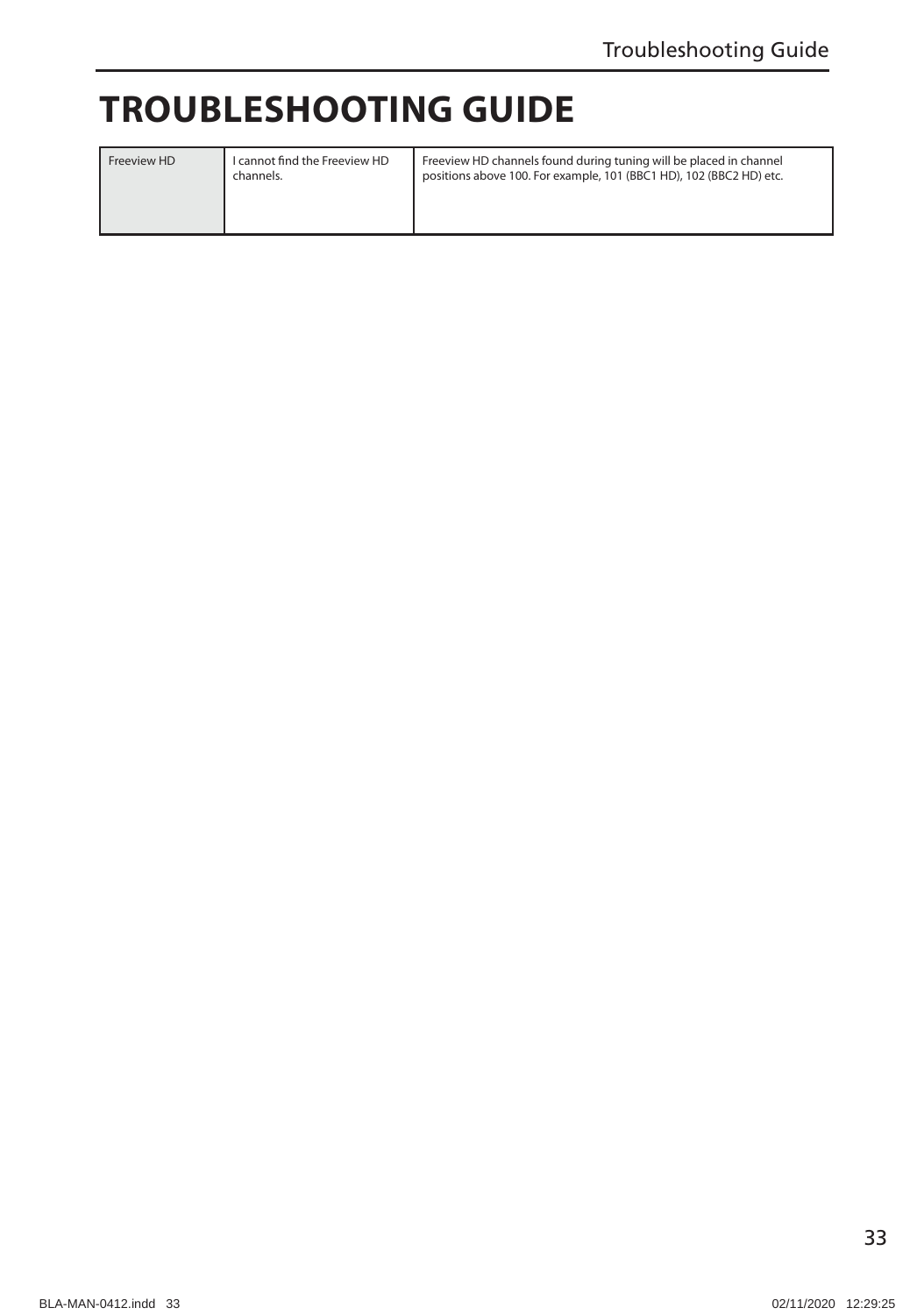# **UPDATING SOFTWARE**

There are a number of ways in which the software on your set can be updated. When your set is produced, the software installed will ensure the correct operation of the set, this may need to be updated should improvements be made and this is normally carried out automatically if the set is connected to the internet. For sets which do not have internet connectivity or are not connected to the internet, updates can be made via the USB socket on the back of the set.

**Note:** If your set is outside of guarantee and the installation of the software causes a different issue you may be liable for a chargeable repair service. The reason for this is because you may have an inherent fault which can cause corruption on one of the boards when installing the software. This could result in your unit locking into SAFE mode whereby it is stuck in standby. This is not a fault with the software, this would be caused by an existing faulty board that would have required a repair.

If you experience issues installing your software, and you do get locked into safe mode, you may wish to try reinstalling the software on an alternate USB as sometimes if the TV cannot read the update due to the USB Format/type.

**Note:** For further support with software updates, contact our technical support team or refer to the 'Product Support' section of the website. If the TV is using the newest software available it will not attempt to update the software.

| <b>OTA</b> | Over the internet update. You will be notified when an OTA update is available for your set.<br>When the software is downloading and then updating, do not power down the set. This will<br>interrupt the process and may corrupt the set. |
|------------|--------------------------------------------------------------------------------------------------------------------------------------------------------------------------------------------------------------------------------------------|
| <b>USB</b> | Software can be uploaded onto your set via a USB stick. Only use software recommended by<br>the manufacturer for this.                                                                                                                     |
| OAD        | Over Air Download. Similar to OTA, but data is sent to the set via the Digital Television system.                                                                                                                                          |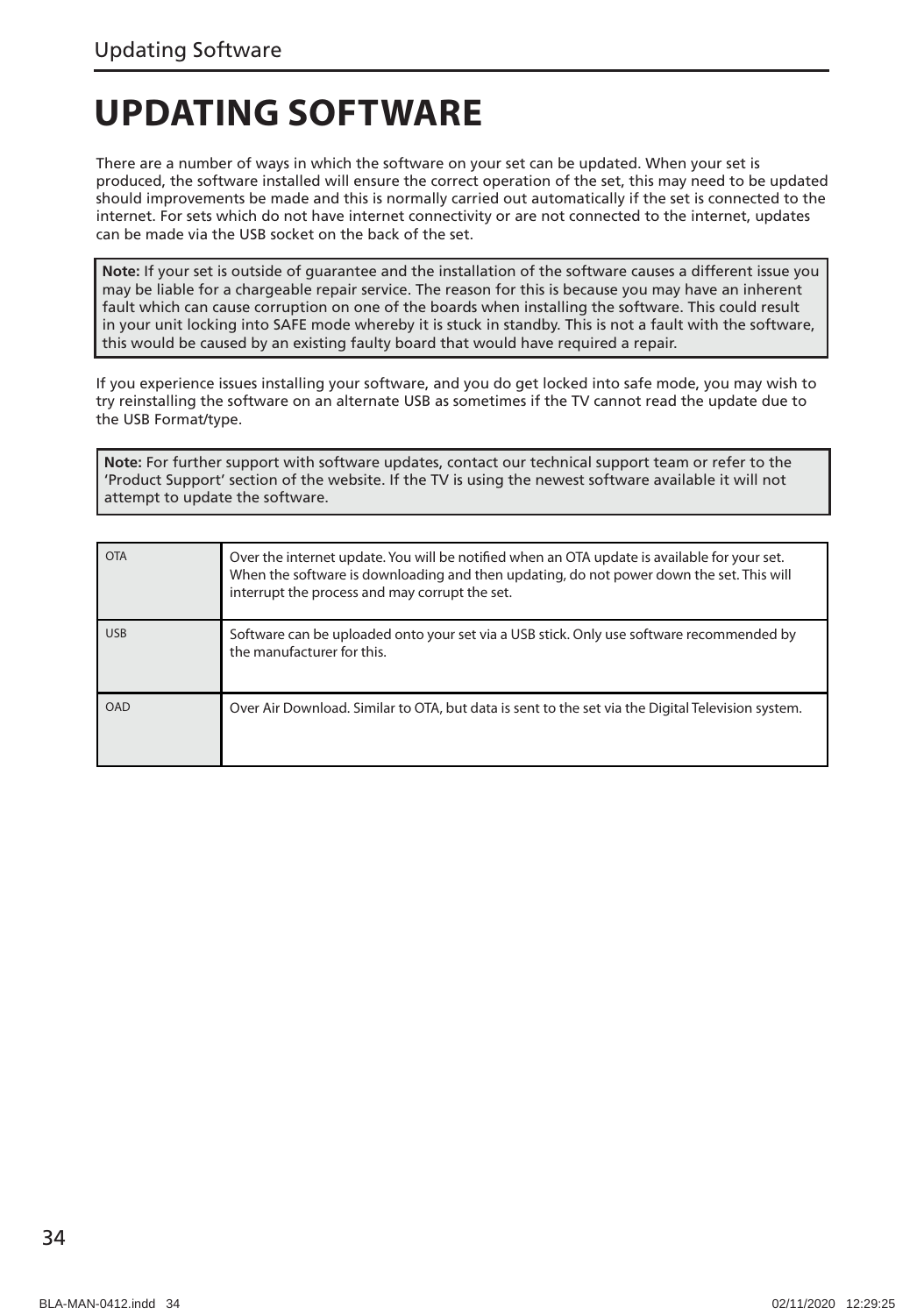| Media           | File Ext.                       | Codec                                         |                         |                                                              |
|-----------------|---------------------------------|-----------------------------------------------|-------------------------|--------------------------------------------------------------|
|                 |                                 | Video                                         | Audio                   | Remark                                                       |
|                 |                                 |                                               |                         | Max Resolution: 1920x1080                                    |
|                 | .mpg                            | MPEG-1, MPEG-2                                | MP3, AC3,<br><b>PCM</b> | Max Data Rate: 40 Mbps                                       |
| <b>MOVIE</b>    | .avi                            | Xvid, MJPEG                                   |                         | Max Resolution: 1920×1080<br>Max Data Rate: 20 Mbps          |
|                 |                                 | MPEG-4 SP/ASP,<br>H.263/H.264                 |                         |                                                              |
|                 | .ts                             | $MPEG-2,$<br>H.264, HEVC                      |                         |                                                              |
|                 | .mov<br>.mkv                    | MPEG-4 SP/ASP,<br>H.263/H.264,<br><b>HEVC</b> |                         |                                                              |
|                 | .dat                            | MPEG-1                                        |                         |                                                              |
|                 | mp4                             | MPEG-4 SP/ASP,<br>H.263/H.264,<br><b>HEVC</b> |                         |                                                              |
|                 |                                 | MPEG-1, MPEG-2                                |                         | Max Resolution: 720×576                                      |
|                 | .vob                            | MPEG-1                                        |                         | Max Data Rate: 40 Mbps                                       |
| <b>MUSIC</b>    | .mp3                            | $-1$                                          | MP3                     | Sample Rate: 8K~48KHz<br>Bit Rate: 32K~320Kbps               |
| <b>PHOTO</b>    | .jpg                            | Progressive JPEG                              |                         | Max Resolution: 1024x 768                                    |
|                 | .jpeg                           | <b>Baseline JPEG</b>                          |                         | Max Resolution: $15360\times8640$                            |
|                 | .bmp                            | <b>BMP</b>                                    |                         | Max Resolution: 9600×6400                                    |
|                 |                                 | Non-Interlaced                                |                         | Pixel Depth: 1/4/8/16/24/32 bpp<br>Max Resolution: 9600×6400 |
|                 | .png                            | Interlaced                                    |                         | Max Resolution: 1280×800                                     |
| <b>SUBTITLE</b> | .srt                            | SubRip                                        |                         |                                                              |
|                 | .ssa/.ass                       | SubStation Alpha                              |                         |                                                              |
|                 | .smi                            | SAMI                                          |                         |                                                              |
|                 | .sub                            | SubViewer                                     |                         | SubViewer 1.0 & 2.0 Only                                     |
|                 |                                 | MicroDVD                                      |                         |                                                              |
|                 |                                 | DVDSubtitleSystem                             |                         |                                                              |
|                 |                                 | SubIdx(VobSub)                                |                         |                                                              |
|                 | .txt                            | TMPlayer                                      |                         |                                                              |
|                 | File System: FAT32, FAT16, NTFS |                                               |                         |                                                              |

35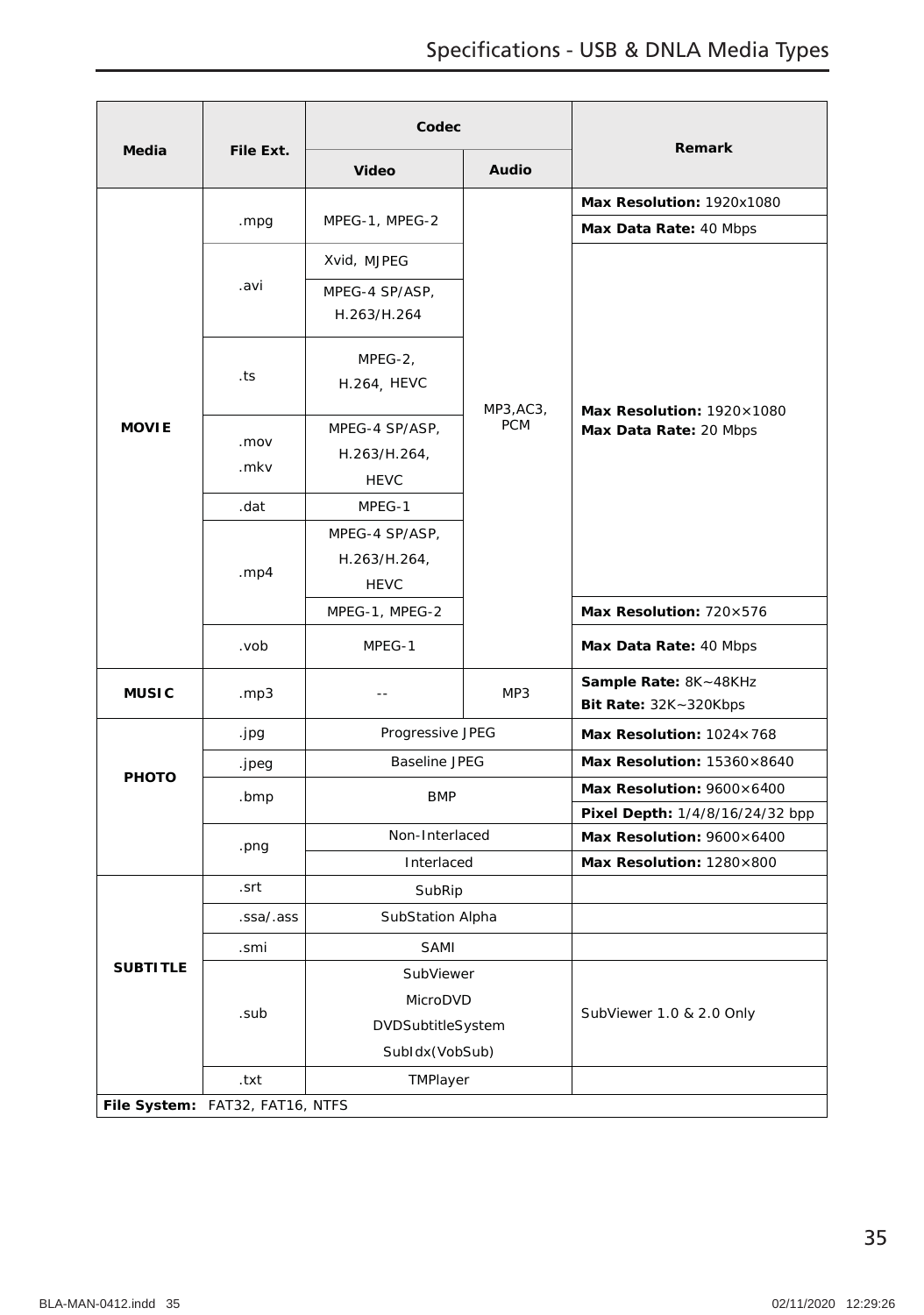# **QUICK LOOKUP**

## **Settings Menu**

Look up page numbers for the television's settings below.



| Menu           | Contents                                                                                                                                       | Page      |
|----------------|------------------------------------------------------------------------------------------------------------------------------------------------|-----------|
| Quick Settings | Audio Language<br>Subtitle Language<br>Event List                                                                                              | 14        |
| Picture        | Picture Mode<br><b>Brightness</b><br>Contrast<br>Colour<br>Tint<br>Sharpness<br>Colour Temperature<br>Aspect Ratio<br><b>Advanced Settings</b> | $15 - 16$ |
| Sound          | Sound Mode<br><b>Surround Mode</b><br>Speaker<br>AVC<br><b>Advanced Settings</b><br>Audio Description                                          | $17-18$   |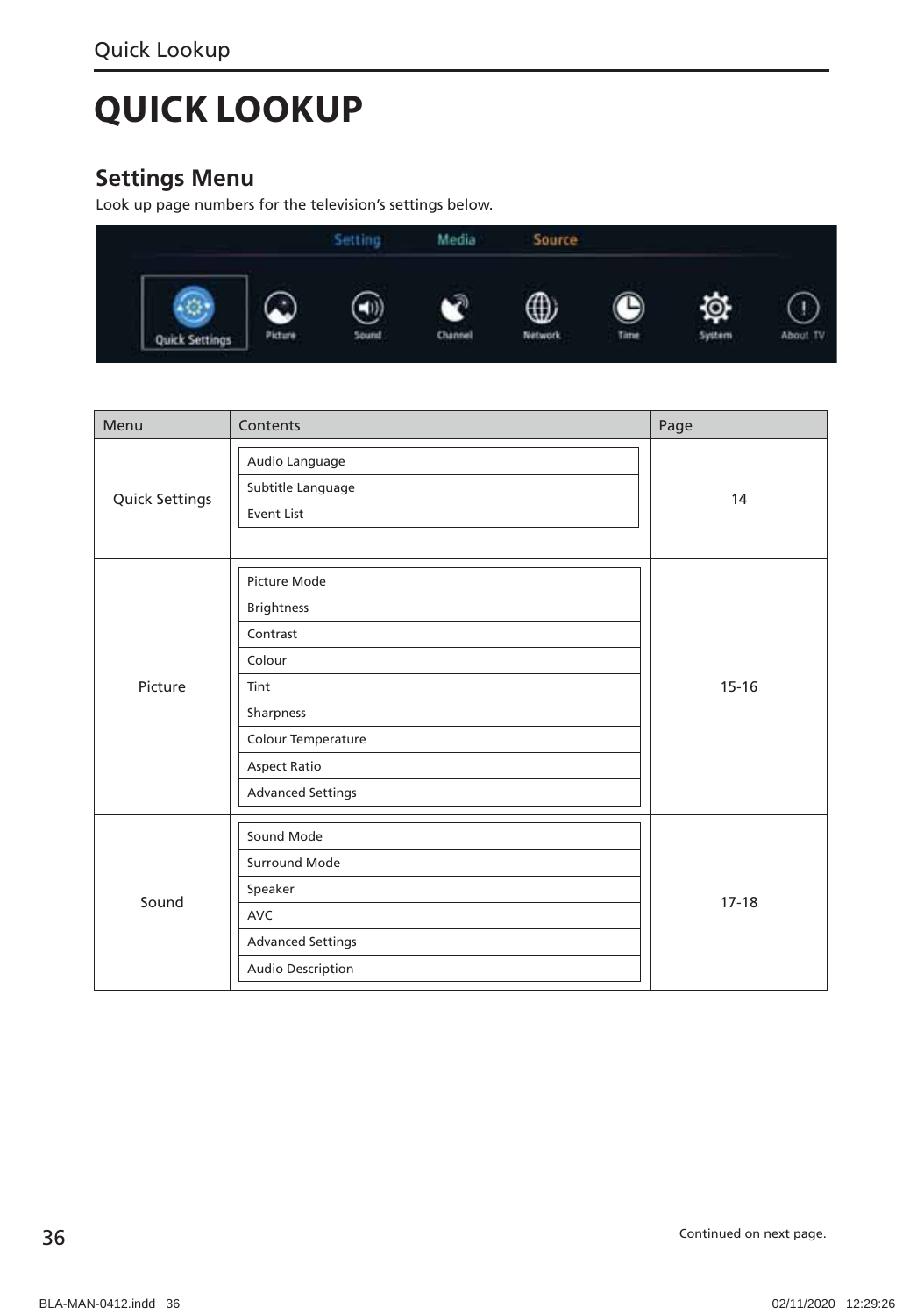# **QUICK LOOKUP**

| Menu       | Contents                                                                                       | Page      |
|------------|------------------------------------------------------------------------------------------------|-----------|
| Channel    | Auto Scan<br>Manual<br>Digital Smart Retune<br>LCN<br><b>CAM Setting</b><br>Signal Information | $19 - 20$ |
| Network    | Network<br>Ethernet<br>Network Test<br>Network Information                                     | 21        |
| Time       | Time<br>On Time<br>Off TIme<br>Sleep Timer<br>OSD Timer<br>Auto Stanby                         | $22 - 23$ |
| System     | Country<br>Language<br>Lock<br><b>HDMI Link</b><br><b>Advanced Settings</b>                    | $24 - 25$ |
| About TV   | System Information<br>Software Upgrade<br>Restore to Default                                   | 25        |
| Media Menu | <b>USB</b>                                                                                     | 26        |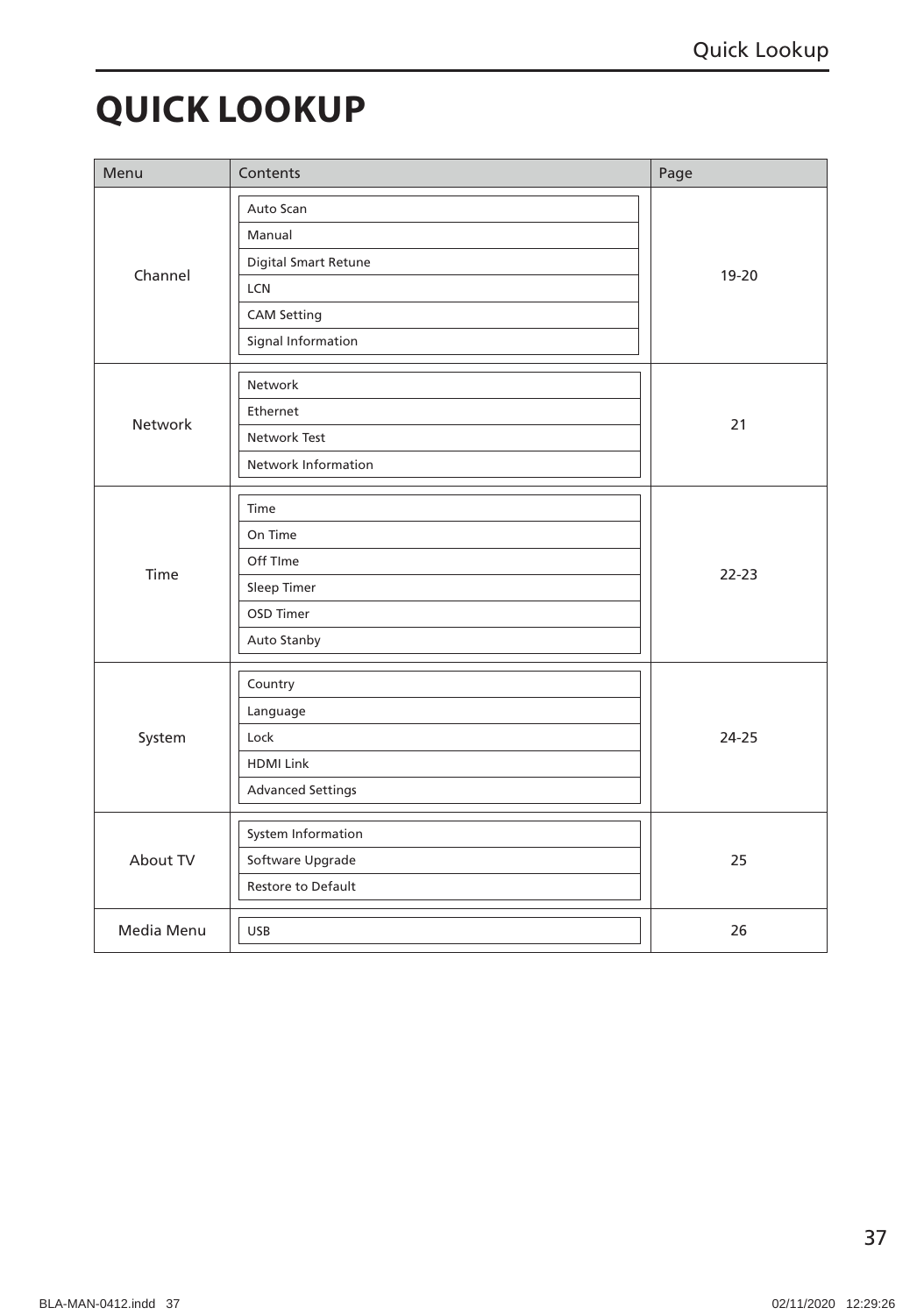**38** Page left deliberately blank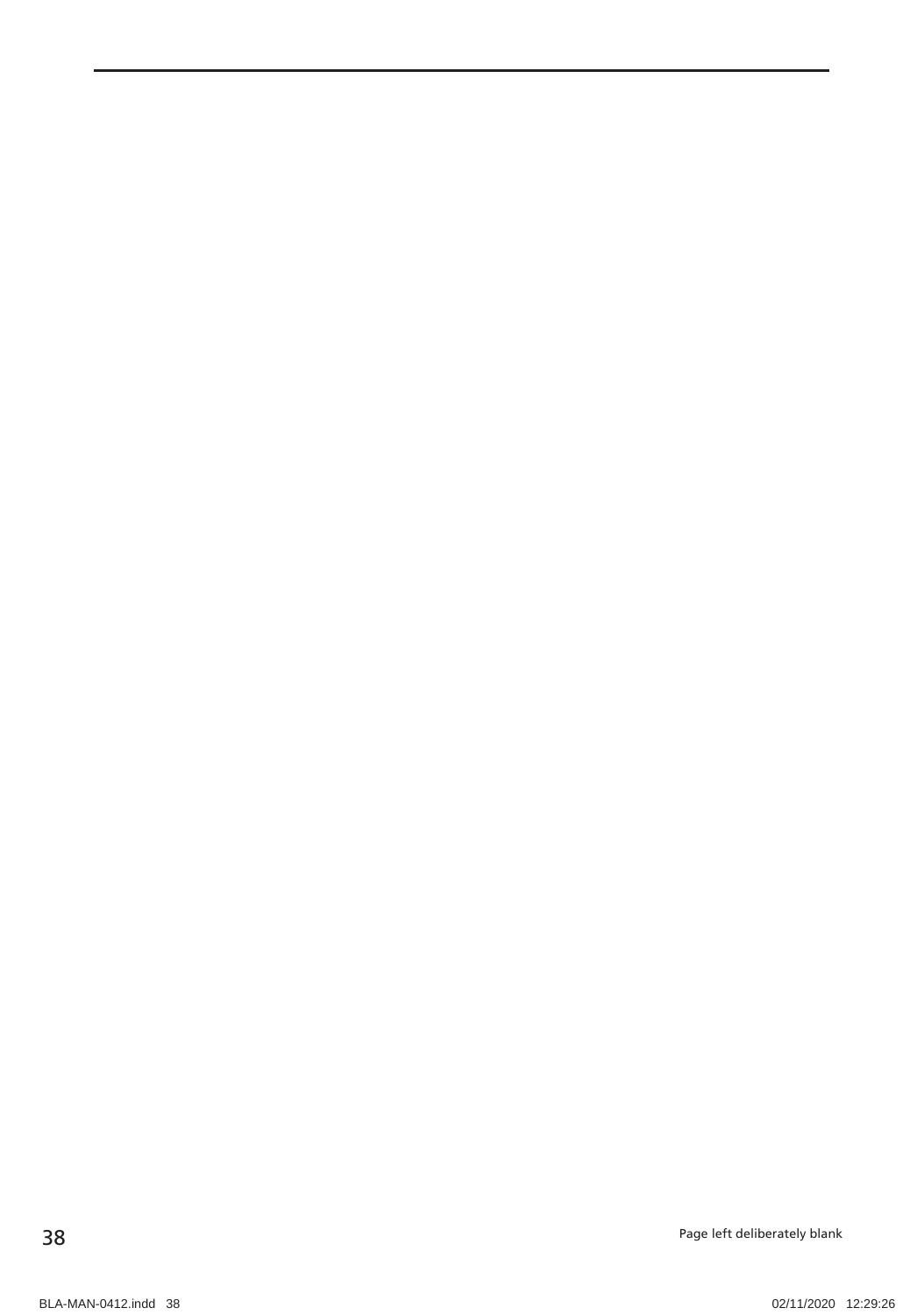Page left deliberately blank 39